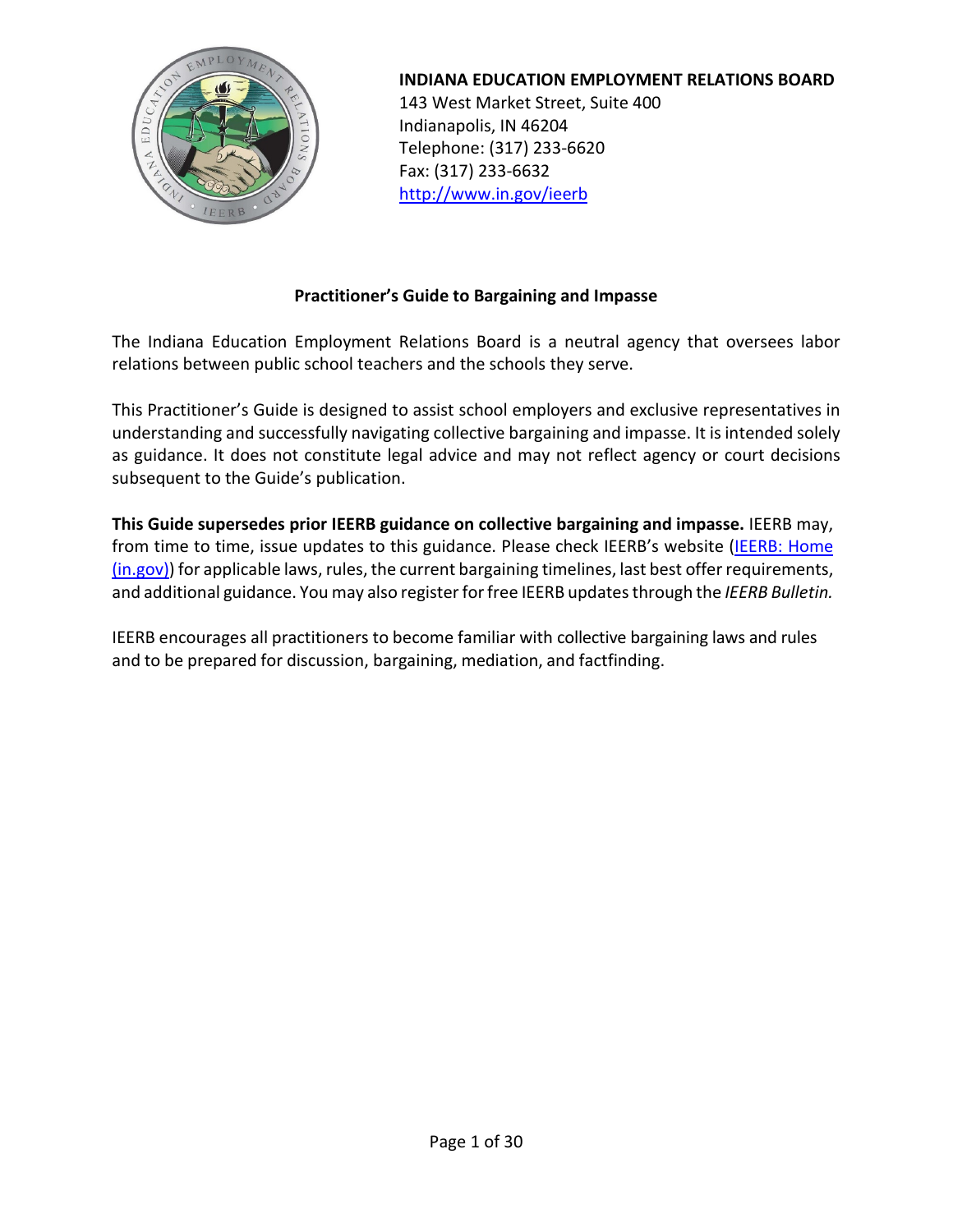# **Table of Contents**

| ı.   |           |                                                                           |  |
|------|-----------|---------------------------------------------------------------------------|--|
|      | Α.        |                                                                           |  |
|      | <b>B.</b> |                                                                           |  |
|      | C.        |                                                                           |  |
|      | D.        | Special Management Teams Assigned under Indiana Code § 20-31-9-4  5       |  |
| ΙΙ.  |           |                                                                           |  |
|      | А.        |                                                                           |  |
|      | <b>B.</b> |                                                                           |  |
|      | C.        |                                                                           |  |
|      | D.        |                                                                           |  |
| III. |           |                                                                           |  |
|      | А.        |                                                                           |  |
|      | В.        |                                                                           |  |
|      | C.        |                                                                           |  |
|      | D.        |                                                                           |  |
|      |           |                                                                           |  |
| I.   |           |                                                                           |  |
| П.   |           | Submission of Bargaining Revenue and Expense Disclosures (BRED) 11        |  |
| Ш.   |           |                                                                           |  |
|      | Α.        |                                                                           |  |
|      | В.        |                                                                           |  |
|      | C.        |                                                                           |  |
|      | D.        |                                                                           |  |
|      | Ε.        |                                                                           |  |
|      | F.        |                                                                           |  |
|      | G.        |                                                                           |  |
| IV.  |           |                                                                           |  |
|      | А.        |                                                                           |  |
|      | В.        |                                                                           |  |
|      | C.        | Career Centers, Special Education Cooperatives and Other Special Cases 17 |  |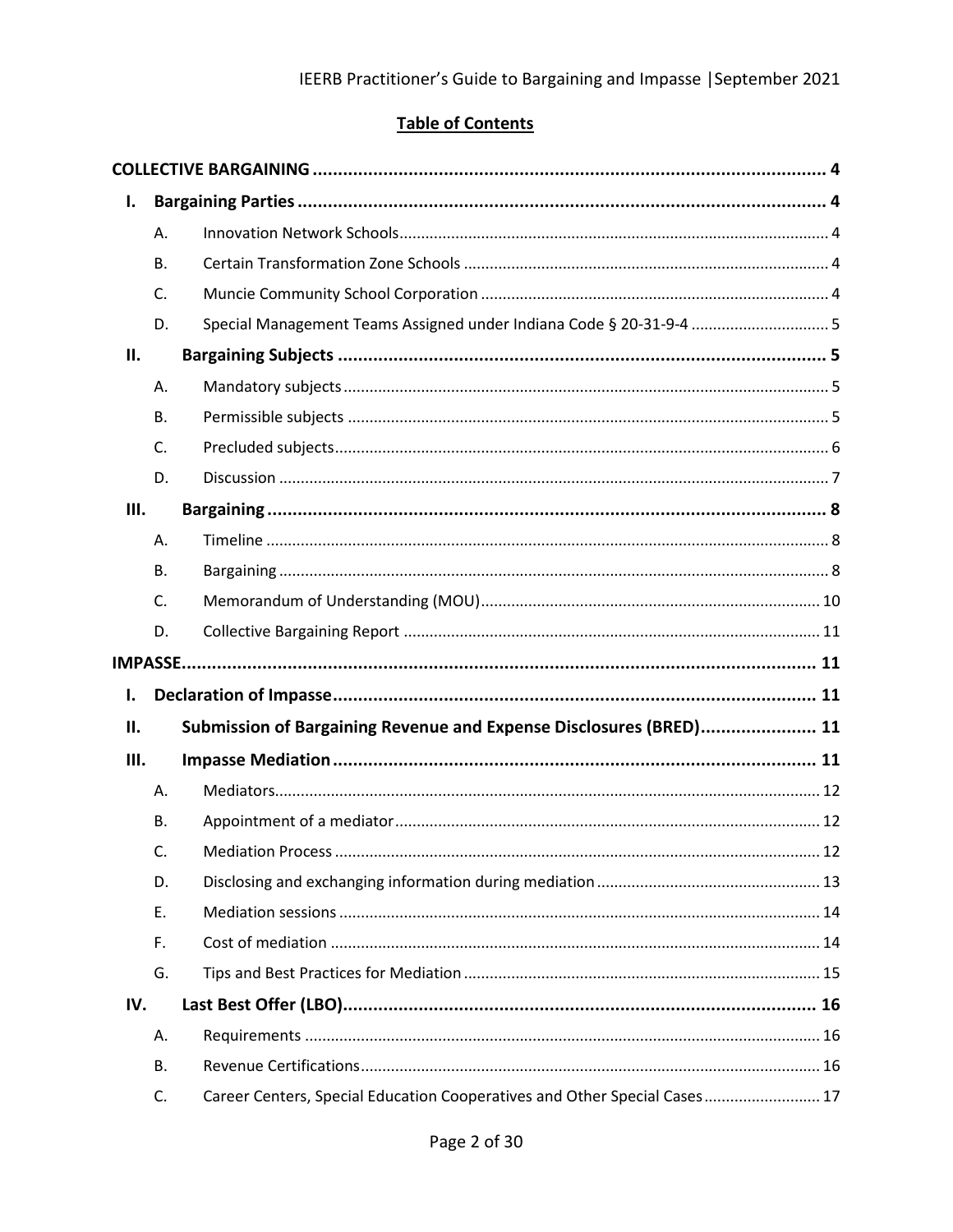# IEERB Practitioner's Guide to Bargaining and Impasse | September 2021

| VIII.     |  |  |  |  |
|-----------|--|--|--|--|
| D.        |  |  |  |  |
| C.        |  |  |  |  |
| <b>B.</b> |  |  |  |  |
| Α.        |  |  |  |  |
| VII.      |  |  |  |  |
| VI.       |  |  |  |  |
| D.        |  |  |  |  |
| C.        |  |  |  |  |
| <b>B.</b> |  |  |  |  |
| Α.        |  |  |  |  |
| V.        |  |  |  |  |
| G.        |  |  |  |  |
| F.        |  |  |  |  |
| E.        |  |  |  |  |
| D.        |  |  |  |  |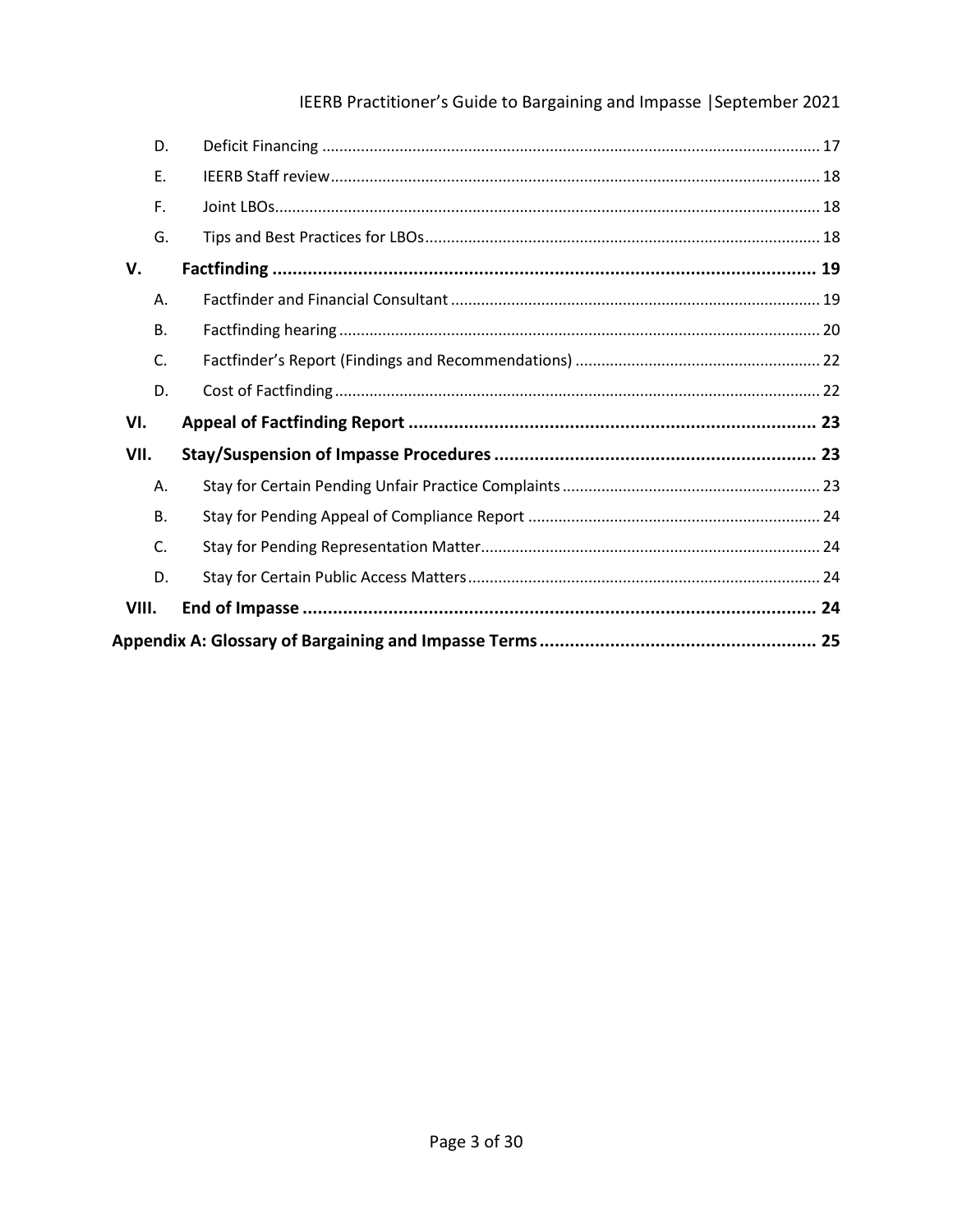## **COLLECTIVE BARGAINING**

<span id="page-3-0"></span>Indiana Code Article 20-29 establishes the framework for teacher collective bargaining. The statutory requirements are supplemented by IEERB's administrative rules in 560 IAC 2.

#### <span id="page-3-1"></span>**I. Bargaining Parties**

In general, parties subject to collective bargaining under Indiana Code Article 20-29 include school employee organizations (as defined by Indiana Code § 20-29-2-14) serving as exclusive representatives, school corporations (as defined by Indiana Code § 20-29-2-12) and charter schools established under Indiana Code Article 20-24. However, certain school entities and their exclusive representatives are subject to special rules.

## <span id="page-3-2"></span>**A. Innovation Network Schools**

A governing body is not bound by its collective bargaining agreement for employees of an innovation network school established under Indiana Code Chapter 20-25.7-4-5. Employees of an innovation network school may organize and create a separate bargaining unit to collectively bargain with the innovation network team under Indiana Code Article 20-29. $<sup>1</sup>$  $<sup>1</sup>$  $<sup>1</sup>$ </sup> See Indiana Code § 20-25.7-4-7 for more information.

## <span id="page-3-3"></span>**B. Certain Transformation Zone Schools**

This section applies to schools that are part of a transformation zone as the result of three consecutive years of being in the lowest performance category or designation that are not operated by a special management team. The school corporation is not subject to Indiana Code Article 20-29 in these transformation zone schools unless the school corporation voluntarily recognizes an exclusive representative under Indiana Code § 20-29-5-2. If the school corporation voluntarily recognizes an exclusive representative under Indiana Code § 20-29-5-2, the school corporation may authorize a school within the transformation zone to opt out of bargaining allowable subjects or discussing discussion items by specifying the excluded items on the notice required under Indiana Code § 20-29-5-2(b). Such notice must be provided to IEERB at the time of the notice is posted. See IEERB Nonrule Policy Document [No. 2019-1](http://iac.iga.in.gov/iac/20190327-IR-560190170NRA.xml.html) and Indiana Code § 20-31-9.5-9.5 for more information.

## <span id="page-3-4"></span>**C. Muncie Community School Corporation**

Pursuant to Indiana Code § 20-23-18-3, Muncie Community School Corporation (MCSC) is not subject to Indiana Code Article 20-29 unless the MCSC voluntarily recognizes an exclusive representative under Indiana Code § 20-29-5-2. If MCSC voluntarily recognizes an exclusive representative under Indiana Code  $\S$  20-29-5-2, the school corporation may authorize a school building within to opt out of bargaining allowable subjects or discussing discussion items by specifying the excluded items on the notice required under Indiana

<span id="page-3-5"></span><sup>&</sup>lt;sup>1</sup> Similar rules apply to innovation network schools organized under former Indiana Code Article 20-25.5.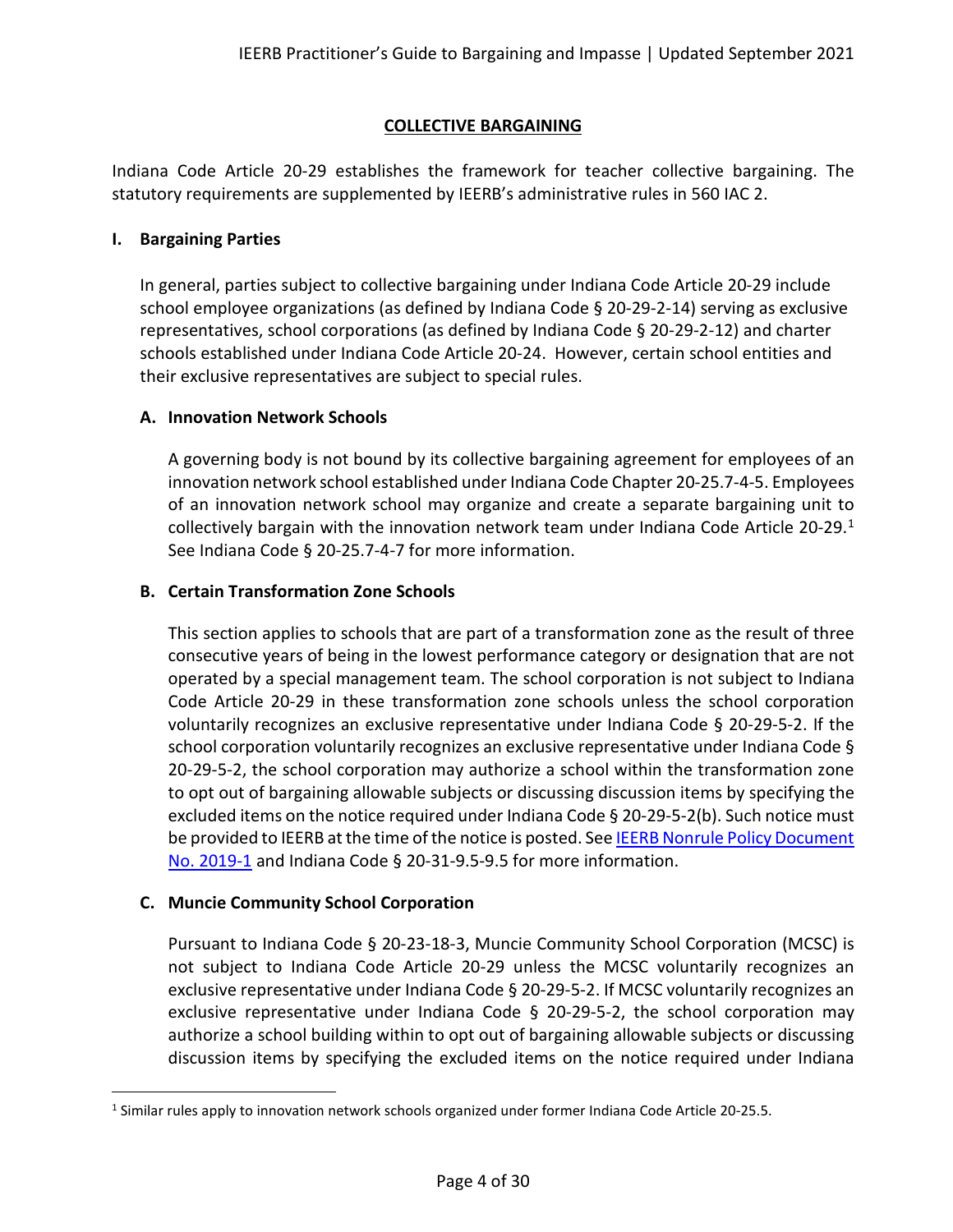Code § 20-29-5-2(b). Such notice must be provided to IEERB at the time of the notice is posted. See [IEERB Nonrule Policy Document No. 2019-1](http://iac.iga.in.gov/iac/20190327-IR-560190170NRA.xml.html) and Indiana Code § 20-23-18-3 for more information.

#### <span id="page-4-0"></span>**D. Special Management Teams Assigned under Indiana Code § 20-31-9-4**

Special management teams under Indiana Code § 20-31-9-4 are not considered a school employer under Indiana Code § 20-29-2-15. The special management team makes all personnel decisions in the school. In operating the school as a turnaround academy under Indiana Code Chapter 20-31-9.5, a special management team is not bound by a contract entered into under Indiana Code Article 20-29. See Indiana Code § 20-31-9.5-1 for more information.

#### <span id="page-4-2"></span><span id="page-4-1"></span>**II. Bargaining Subjects**

## **A. Mandatory subjects**

The mandatory subjects of bargaining listed in Indiana Code § 20-29-6-4 are salary, wages, and salary and wage related fringe benefits.

1. Salary

Salary includes the amounts of pay increases available to employees under the compensation plan adopted under Indiana Code § 20-28-9-1.5. Salary does not include the teacher evaluation procedures and criteria, any components of the teacher evaluation plan, rubric, or tool, or any teacher appreciation grant or addition to base salary based on a teacher appreciation grant to an individual teacher under Indiana Code § 20-43-10-3.5.

2. Wages

Parties may bargain wages for duties outside of normal teaching duties that are performed during or outside of the regular teacher workday. Parties may bargain only the compensation for these duties. They cannot bargain which activities constitute an ancillary duty or any conditions under which a teacher may be assigned an ancillary duty. Nor can they bargain the number or type of extracurricular or co-curricular activities.

3. Salary and wage related fringe benefits

Salary and wage related fringe benefits include accident, sickness, health, dental, vision, life, disability, retirement benefits, paid time off (as permitted to be bargained under Indiana Code § 20-28-9-11), unpaid leave, wellness plans, Section 125 plans, travel allowance, severance pay, and expanded criminal history background checks.

## <span id="page-4-3"></span>**B. Permissible subjects**

Parties may bargain and include the following items or provisions in their CBA:

- 1. a grievance procedure;
- 2. definitions applicable to the CBA;
- 3. contract interpretation provisions, such as a savings clause; and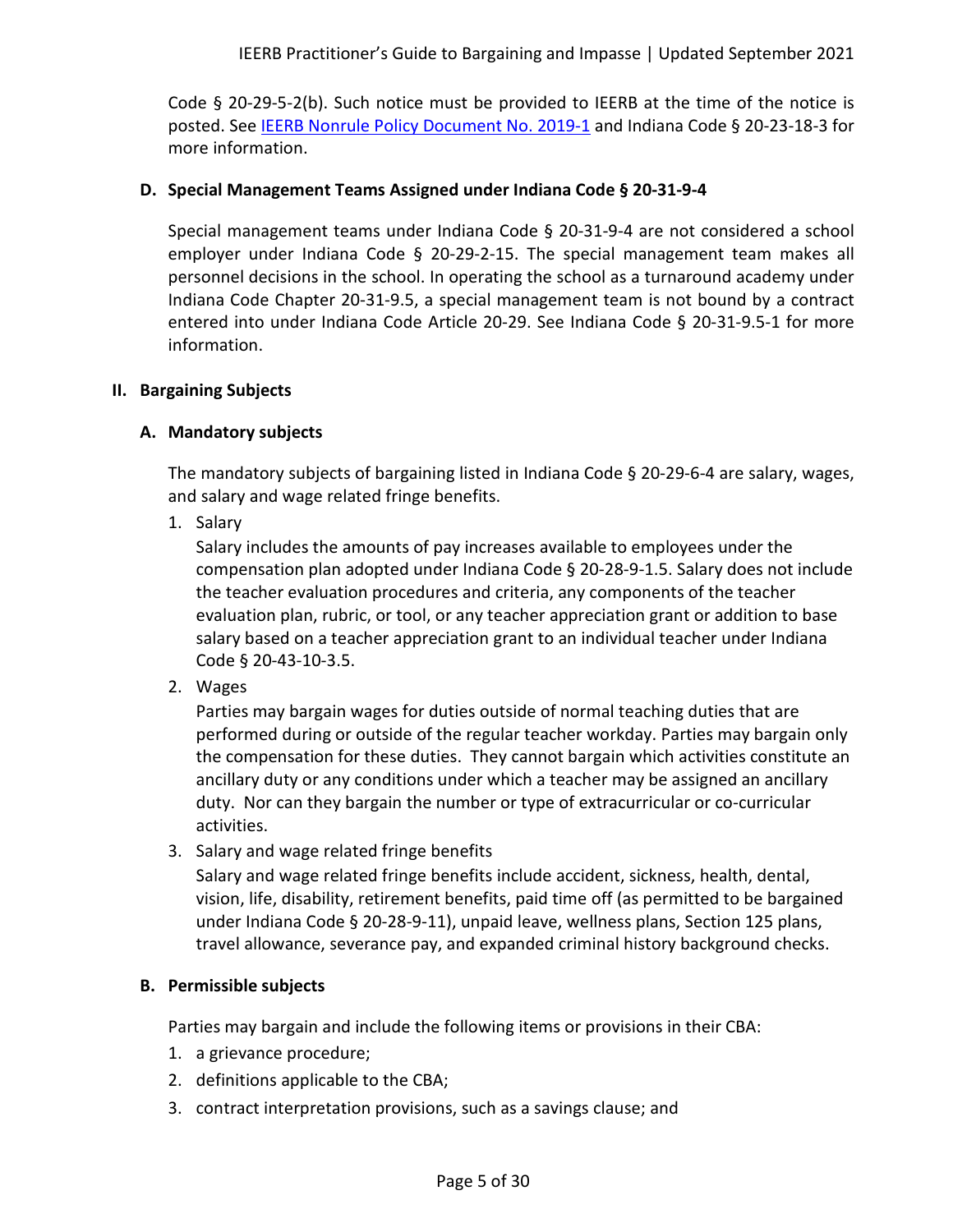4. other provisions not otherwise precluded.

## <span id="page-5-0"></span>**C. Precluded subjects**

There are a number of subjects that parties are specifically precluded from bargaining. Indiana Code §§ 20-29-6-4.5 and 20-29-6-4.7 provide that the following are impermissible subjects of bargaining:

- 1. school calendar;
- 2. teacher dismissal procedures and criteria;
- 3. restructuring options available to a school employer under federal or state statutes, regulations, or rules because of the failure of the school corporation or a school to meet federal or state accountability standards;
- 4. The ability of a school employer to contract, partner, or operate jointly with an educational entity that provides postsecondary credits to students of the school employer or dual credits from the school employer and the educational entity;
- 5. teacher evaluation procedures and criteria;
- 6. supplemental payments for a content area master's degree, or for an elementary teacher, a master's degree earned in math, reading, or literacy, teaching a CTE, advanced placement, Cambridge International, science, technology, engineering, or mathematics course, or serving as a special education professional, pursuant to Indiana Code § 20-28-9-1.5(a);
- 7. teacher appreciation grant stipend or addition to base salary based on a teacher appreciation grant stipend under Indiana Code § 20-43-10-3.5;
- 8. subjects of discussion; and
- 9. any subject not required to be bargained.

In addition, parties cannot bargain any provisions that conflict with any right or benefit established by federal or state law or with school employee or school employer rights set forth in Indiana Code §§ 20-29-4-1 and 20-29-4-2. It is also unlawful for a school employer to enter into any agreement that would place the employer in a position of deficit financing.

Beyond simply bargaining, the parties must reduce any agreement to writing. CBAs must include agreed-upon mandatory subjects of bargaining and any permissible items that have been bargained and agreed to. The written CBA must also include:

- 1. the names of the school employer and exclusive representative;
- 2. a description of the bargaining unit (as described in most recent IEERB order);
- 3. the beginning and ending dates of the CBA;
- 4. an attestation to the dates of the public hearing required by Indiana Code § 20-29-6-1 and the TA public meeting required by Indiana Code §20-29-6-19 and whether electronic participation was allowed;
- 5. the date the CBA was ratified; and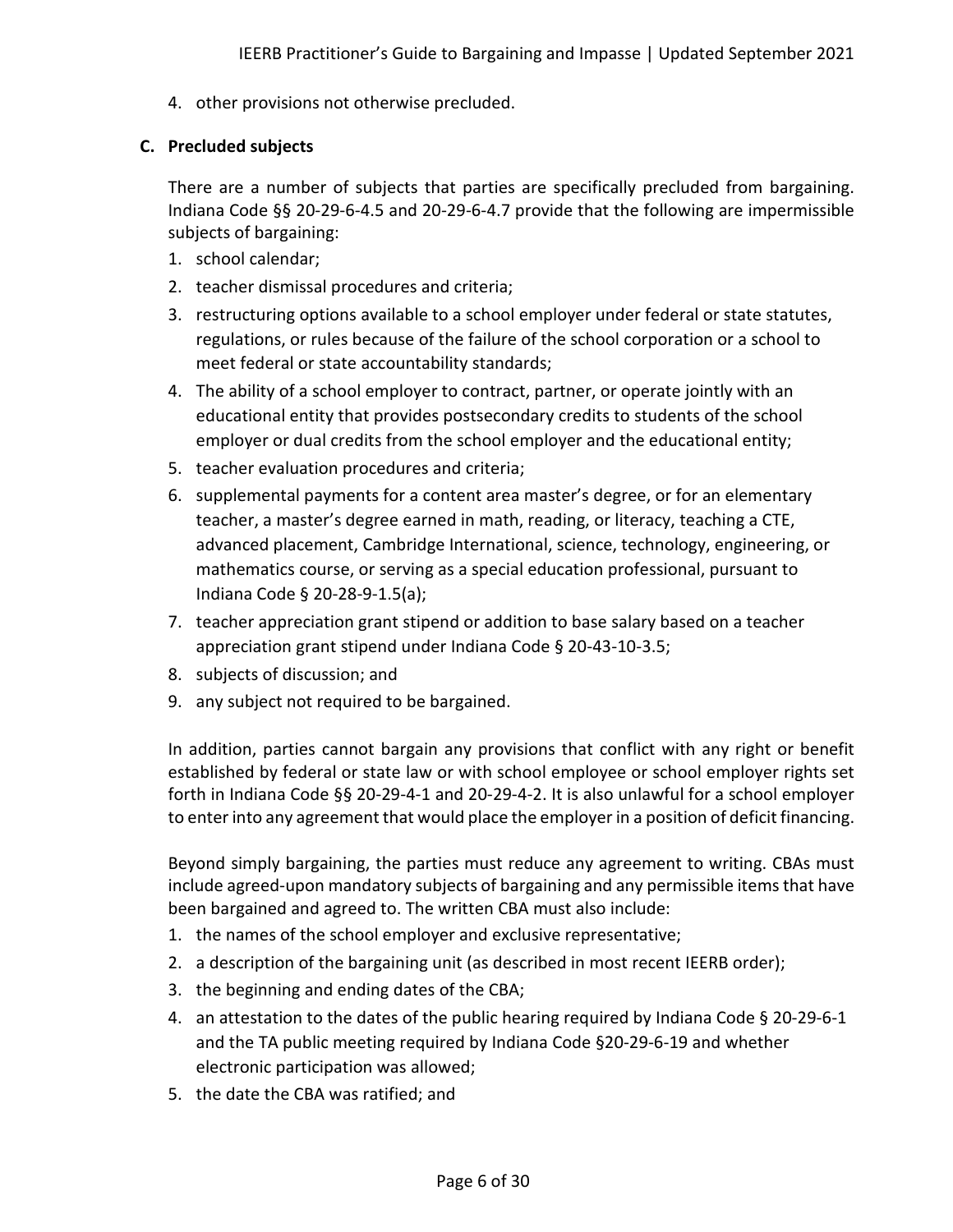6. the signature of at least one person from the governing body of the school corporation and at least one agent of the exclusive representative.

## <span id="page-6-0"></span>**D. Discussion**

Discussion is the performance of the mutual obligation of the school employer and the exclusive representative to meet at reasonable times to discuss, provide meaningful input, or exchange points of view, with respect to the following items:

- 1. curriculum development and revision;
- 2. selection of curricular materials;
- 3. teaching methods;
- 4. hiring, evaluation, promotion, demotion, transfer, assignment, and retention of certificated employees;
- 5. student discipline;
- 6. expulsion or supervision of students;
- 7. pupil/teacher ratio;
- 8. class size or budget appropriations;
- 9. safety issues for students and employees in the workplace, except those items required to be kept confidential by state or federal law;
- 10. hours;
- 11. funding for a plan for remediation program for any subset of students enrolled in kindergarten through grade 12;
- 12. teacher appreciation grants, individual teacher appreciation grant stipends to teachers and additions to base salary based on teacher appreciation grant stipends.
- 13. pre-evaluation planning session required under Indiana Code § 20-28-11.5-4;
- 14. the superintendent's report to the governing body concerning staff performance evaluations required under Indiana Code § 20-28-11.5-9;
- 15. a teacher performance model;
- 16. superintendent's report of aggregate performance evaluation results (prior to presentation to the school board); and
- 17. supplemental pay for certain master's degrees pursuant to Indiana Code § 20-28-9-  $1.5(a)$ .

The obligation to discuss does not require either party to enter into a contract, agree to a proposal, or make a concession related to the mandatory items of discussion. However, discussion is an important and mandatory part of labor relations. Best practices include:

- 1. setting an agenda of items to be discussed;
- 2. engage in meaningful discussion throughout the year as issues arise;
- 3. being prepared for the discussion of agenda items;
- 4. taking discussion seriously;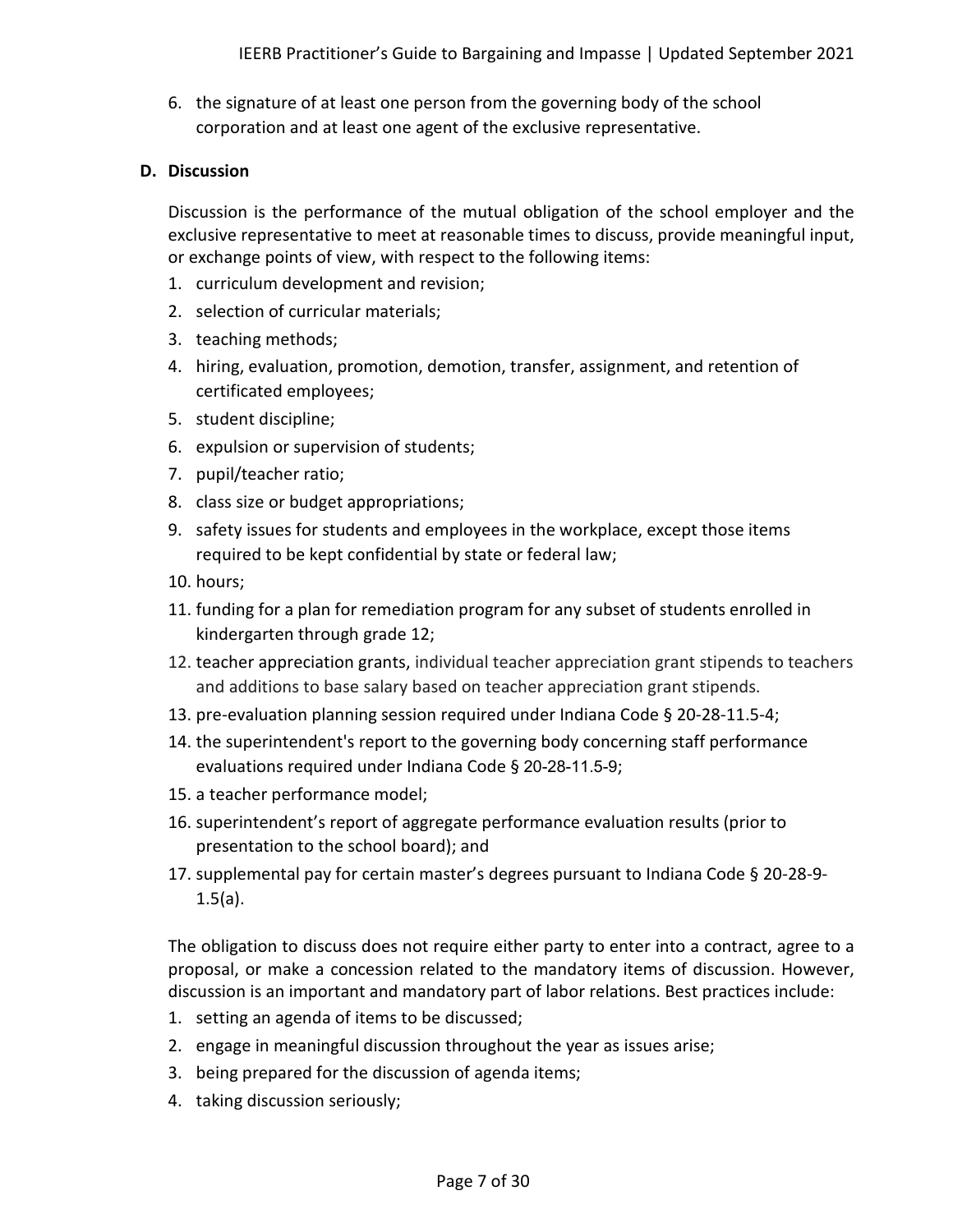- 5. actively participating in discussions;
- 6. actively listening;
- 7. being open to alternate suggestions; and
- 8. having a clear understanding of next steps.<sup>[2](#page-7-3)</sup>

For more information, see Indiana Code §§ 20-29-2-7, 20-29-6-6, 20-29-6-7, 20-29-6-8, 20- 29-6-9, and IEERB decisions on discussion (to the extent the decision continues to be good law).

## <span id="page-7-1"></span><span id="page-7-0"></span>**III. Bargaining**

## **A. Timeline**

- 1. Before September 15, 2021: Informal Bargaining
- 2. September 15, 2021-November 15, 2021: Formal Bargaining
- 3. November 15, 2021: Ratified CBAs and Bargaining Status Form must be completed/uploaded in Gateway.

## <span id="page-7-2"></span>**B. Bargaining**

1. Public Hearing

Before parties can formally bargain, they must hold a public hearing. A complete Guide to the public hearing is found at: **IEERB: Overview (in.gov)**.

2. Exchanging Collective Bargaining Information

A free flow of information is essential to a good bargaining relationship.<sup>[3](#page-7-4)</sup> IEERB encourages parties to voluntarily and readily exchange information needed for bargaining. Parties have a duty to timely provide "information about mandatory subjects of bargaining for purposes of making future bargaining proposals, current bargaining proposals, or for contract administration."<sup>[4](#page-7-5)</sup>

3. Releasing information about collective bargaining or discussion meetings Pursuant to Indiana Code § 5-14-1.5-6.5, whenever a governing body, or any person authorized to act for a governing body, meets with an employee organization or any person authorized to act for an employee organization, any party may inform the public of the status of collective bargaining or discussion as it progresses by release of factual information and expression of opinion based upon factual information. [5](#page-7-6)

<span id="page-7-3"></span><sup>2</sup> *See Kokomo Teachers Assoc'n et al. v. Bd. of School Trustees of the Kokomo School Corp.,* U-17-02-3500 (2017) and *Crown Point Education Assoc'n v. Teresa Eineman, et al.* U-14-08-4660, 2015 WL 13119860 at \*2 (HE Order 2015) regarding a party's discussion obligation and what constitutes "adequate" discussion of an item.

<span id="page-7-4"></span><sup>3</sup> *Lebanon Community Schools,* U-10-13-0665, 2012 WL 3549830, at \*3 (IEERB HE Order, Mar. 27, 2012).

<span id="page-7-5"></span> $4$  *Id.* 

<span id="page-7-6"></span><sup>5</sup> *See, e.g., Carmel Clay Schs.*, U-12-04-3060, at 4 (IEERB Bd. 2013).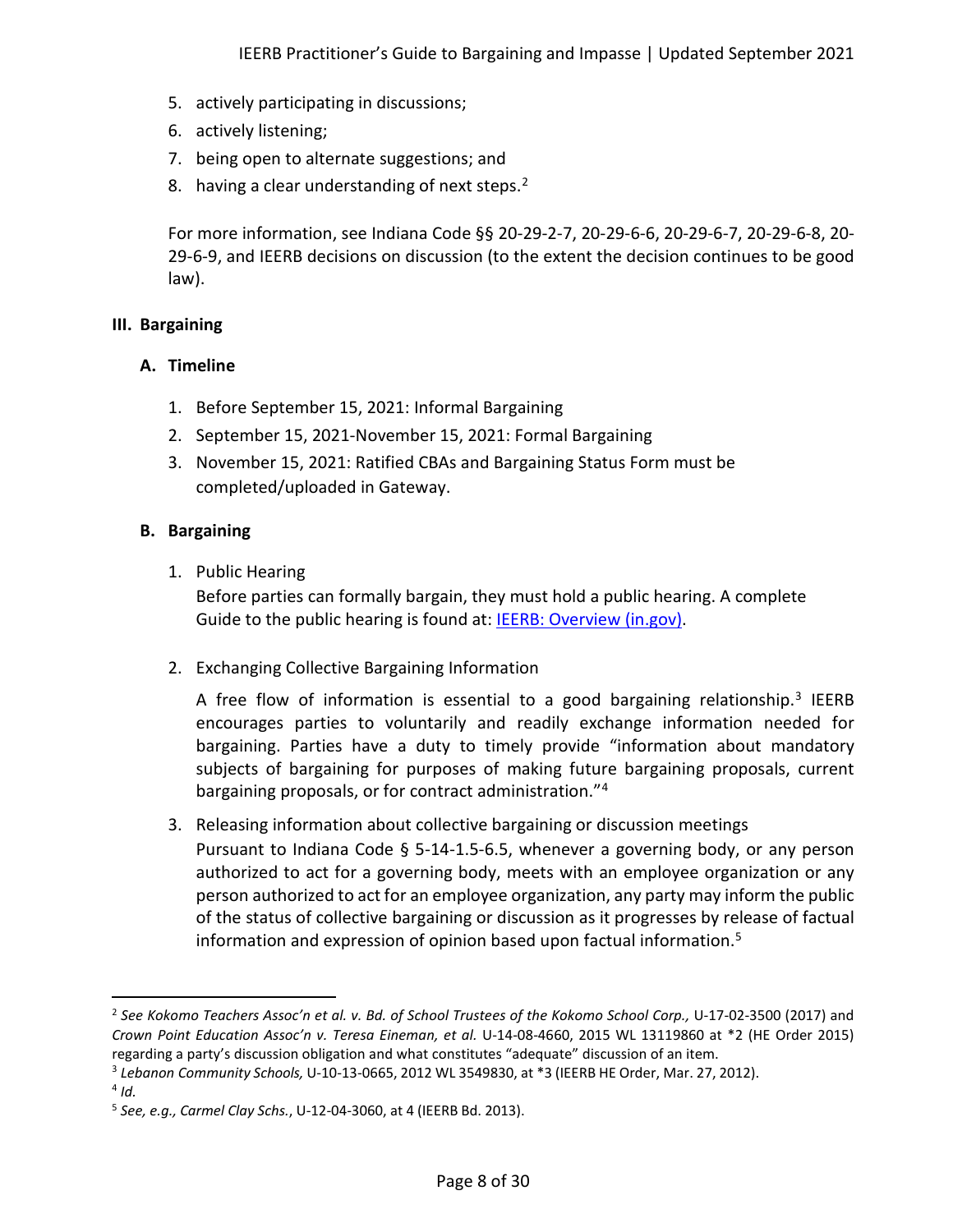## 4. Tips

Being prepared and actively engaging in collective bargaining will help all the parties resolve matters more quickly and efficiently. Here are some tips to help you prepare:

- a. Review the law, rules, and guidance provided by IEERB and your attorney.
- b. Review the CBA Compliance Report from IEERB for previous year.
- c. Exchange collective bargaining information.
- d. Prepare a history of general/education fund revenue and expenditures.
- e. Prepare a report on any recent referenda passed or requested by the school corporation.
- f. For each issue, determine the overall cost compared to available funds.
- g. For each issue, determine the source of the funding, and whether it will be available if the parties go to factfinding.
- h. For each contested issue, be sure you can articulate the reason for your position and counter any reasons against it that may be offered by the other side.
- i. Start informally bargaining early, and determine what, if any, issues may be quickly resolved.
- j. Be open to creative solutions that address the interests of both parties.
- k. Begin researching comparable information. Comparable information for public employees may be found on Gateway at [https://gateway.ifionline.org.](https://gateway.ifionline.org/)

## 5. Pre-Impasse Mediation & Financial Consulting

Parties have only 60 days to formally bargain, and once impasse is declared, they have only 30 days to mediate. Because of the limited time in which to mediate impasse, IEERB encourages and facilitates additional opportunities for the parties to engage in alternative dispute resolution during the course of formal bargaining and prior to a declaration of impasse, in an attempt to avoid impasse altogether.

At any time after September 15 and before November 1, the parties may mutually request that IEERB appoint a mediator or financial consultant. The request must be in the form, and in the manner, requested by IEERB staff.

The Executive Director will appoint a mediator or financial consultant from IEERB's staff or ad hoc panel. However, the Executive Director will attempt to honor mutual appointment requests to the extent possible.

IEERB will attempt to provide cost-free pre-impasse mediation whenever possible. Otherwise, all costs of the pre-impasse mediation and financial consulting, including mileage and other travel expenses approved by IEERB, will be shared equally by the parties. 560 IAC 2-4-3(d). A party who fails to attend scheduled sessions will be charged the entire amount for the missed session, including the ad hoc's mileage and other travel expenses, any preparation by the ad hoc for the session, the ad hoc's time in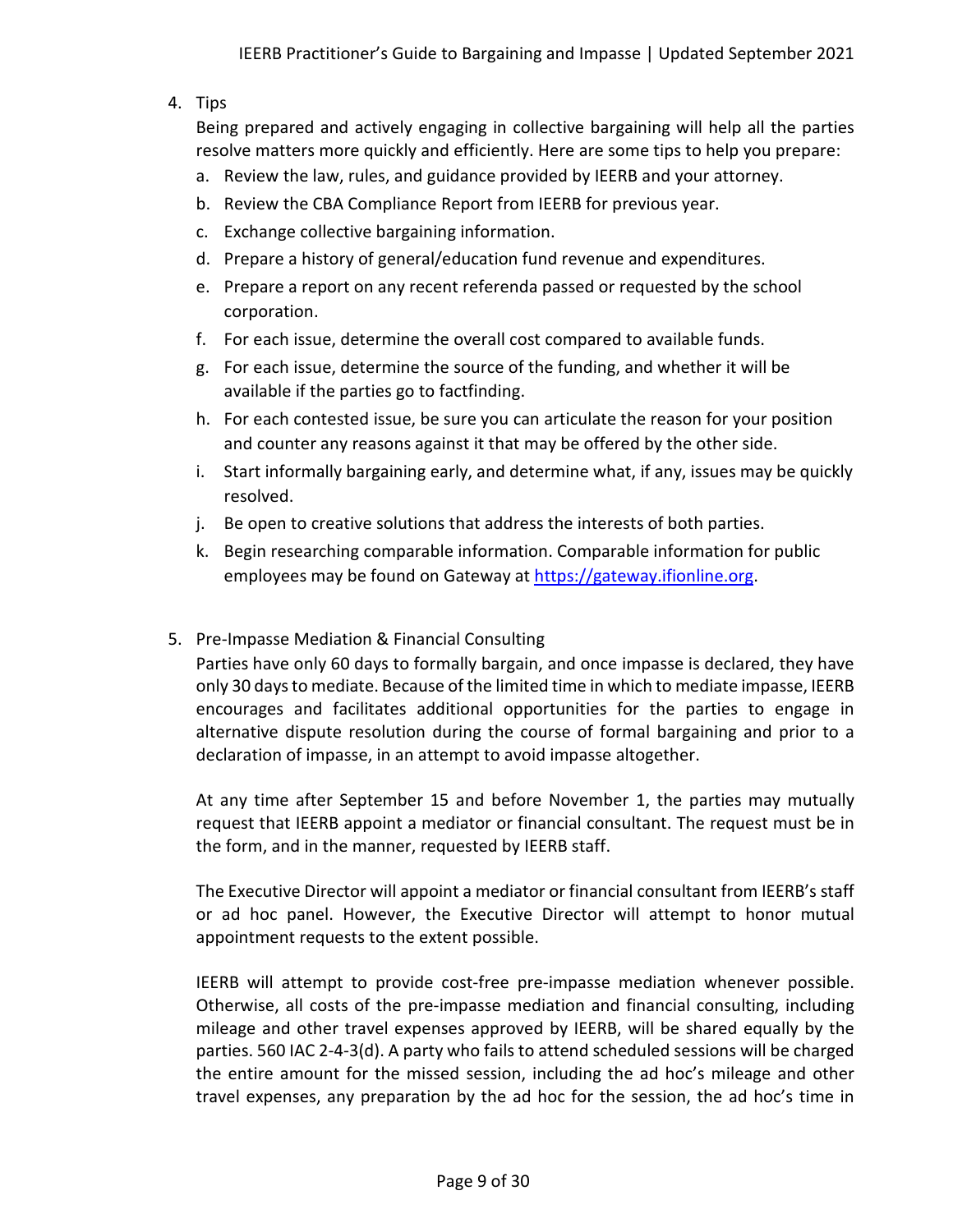traveling to and from the session, and any reasonable time spent by the ad hoc at the session waiting for the absentee party.

IEERB will pay the ad hoc, and then invoice the parties accordingly. Payment of invoices is due within 30 days of receipt. The number of sessions will be determined by the parties. Pre-impasse mediation/financial consulting will end no later than November 15. The mediator conducting pre-impasse mediation will not conduct impasse mediation between the same parties in the same bargaining season unless mutually requested by the parties and logistically feasible given the requested mediator's schedule and availability.

6. Ratification

Once the parties have reduced their agreement to writing, the school employer must post the tentative agreement (TA) on its website and host a public meeting to discuss the TA. After the TA public meeting, the school employer must host a public meeting to ratify the TA. A complete Guide to the TA public meeting and ratification public meeting is found at: [IEERB: Overview \(in.gov\).](https://www.in.gov/ieerb/collective-bargaining-and-impasse/overview/) The CBA must also be ratified by the exclusive representative. The ratified CBA must be signed by the governing body of the school employer and the exclusive representative. Once it is ratified, the school employer must upload the CBA to Gateway at [https://gateway.ifionline.org](https://gateway.ifionline.org/) and post it on the school's website. If the signed and ratified CBA is not uploaded to Gateway by November 15, 2021, IEERB will declare impasse on the parties.

7. Bargaining Status Form

Each year IEERB collects bargaining information from all parties who collectively bargain under Indiana Code Article 20-29.

The Bargaining Status Form (BSF) must be completed in Gateway by the parties no later than November 15, 2021. Both the school employer and the exclusive representative will be provided a Gateway username and password to complete this section. Information submitted on the BSF or the failure to submit the BSF may be used in IEERB's declaration of impasse.

# <span id="page-9-0"></span>**C. Memorandum of Understanding (MOU)**

Parties must incorporate all agreed-upon subjects of bargaining into a ratified CBA. Any agreement ratified by the school employer and the exclusive representative that changes or modifies a collective bargaining agreement is a memorandum of understanding (MOU). The terms of the MOU are subject to the same bargaining requirements and restrictions as the CBA. A MOU is required upon any change in salary, wages, or benefits. Parties should reference IEERB's [2021 MOU Quick Reference Guide](https://www.in.gov/ieerb/files/2021-MOU-Quick-Reference-Guide.pdf) for guidance on bargaining and submitting an MOU.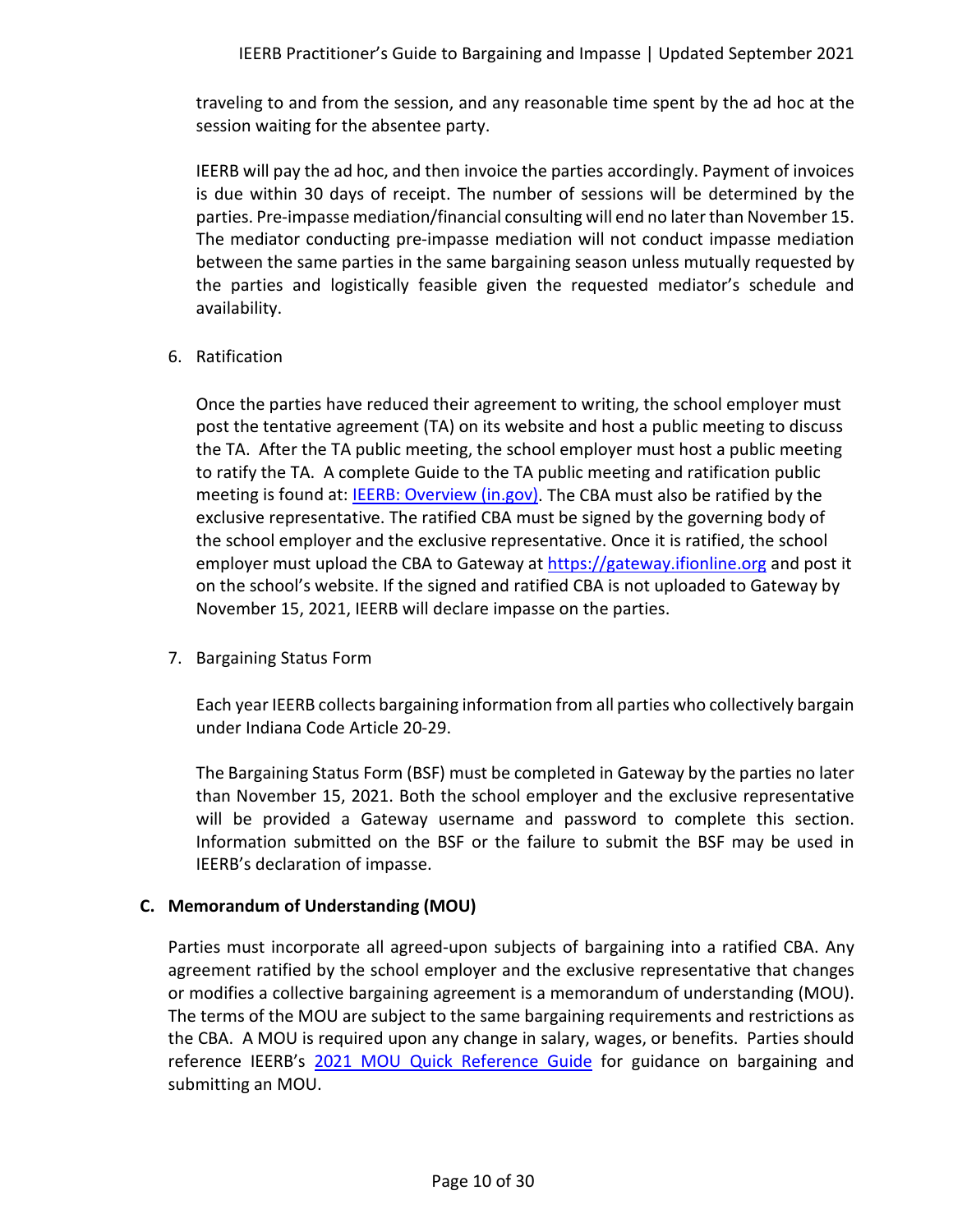## <span id="page-10-0"></span>**D. Collective Bargaining Report**

The school employer must complete the Collective Bargaining Report in Gateway every year.

#### **IMPASSE**

#### <span id="page-10-2"></span><span id="page-10-1"></span>**I. Declaration of Impasse**

No later than 60 days after the start of formal bargaining, parties must upload their ratified CBA to Gateway and complete the Bargaining Status Form (BSF) in Gateway. If parties have not uploaded a ratified CBA by 60 days after the start of formal bargaining, IEERB will declare impasse. Once impasse is declared, impasse will continue until IEERB (1) receives a ratified CBA, or (2) a factfinder's report is issued. A Declaration of Impasse will be sent to the school employer and exclusive representative contacts listed in the BSF. The Declaration advises the parties of impasse and that a mediator will be appointed within 15 days. Attached to the Declaration of Impasse will be the Bargaining Revenue and Expense Disclosures (BRED) and Last Best Offer (LBO) Requirements.

If a party's contact information changes during the course of impasse, the party must immediately submit a change in [contact information.](https://www.in.gov/ieerb/contact-us/party-contact-update/) Unless otherwise indicated in the rules, all correspondence for impasse procedures will be via e-mail. Receipt of email is presumed upon its dispatch.

## <span id="page-10-3"></span>**II. Submission of Bargaining Revenue and Expense Disclosures (BRED)**

Pursuant to 560 IAC 2-4-1(c), the school employer must share the following information upon which it will rely in supporting an LBO within 14 days of the declaration of impasse: (1) all revenue; (2) bargained teacher expenses; (3) nonbargained teacher expenses; and (4) nonteacher expenses. A school employer shall be precluded from relying on any numbers not provided to the board and the exclusive representative, unless the school employer can demonstrate a good faith showing as to why the information and documents were not available at that time. IEERB will provide a sample BRED similar to the LBO requirements to assist school employers in providing the correct information.

#### <span id="page-10-4"></span>**III. Impasse Mediation**

Once impasse is declared, a mediator will be appointed within 15 days. Mediation is mandatory, cannot be waived, and the cost is shared equally by the parties. 560 IAC 2-4-3. Mediation consists of up to three sessions and can last up to 30 days. 560 IAC 2-4-3(b). During mediation, the mediator will attempt to help the parties reach a settlement but cannot force a settlement. If for any reason either party does not feel that mediation will be successful, they should advise the mediator immediately so the mediator can decide how to proceed.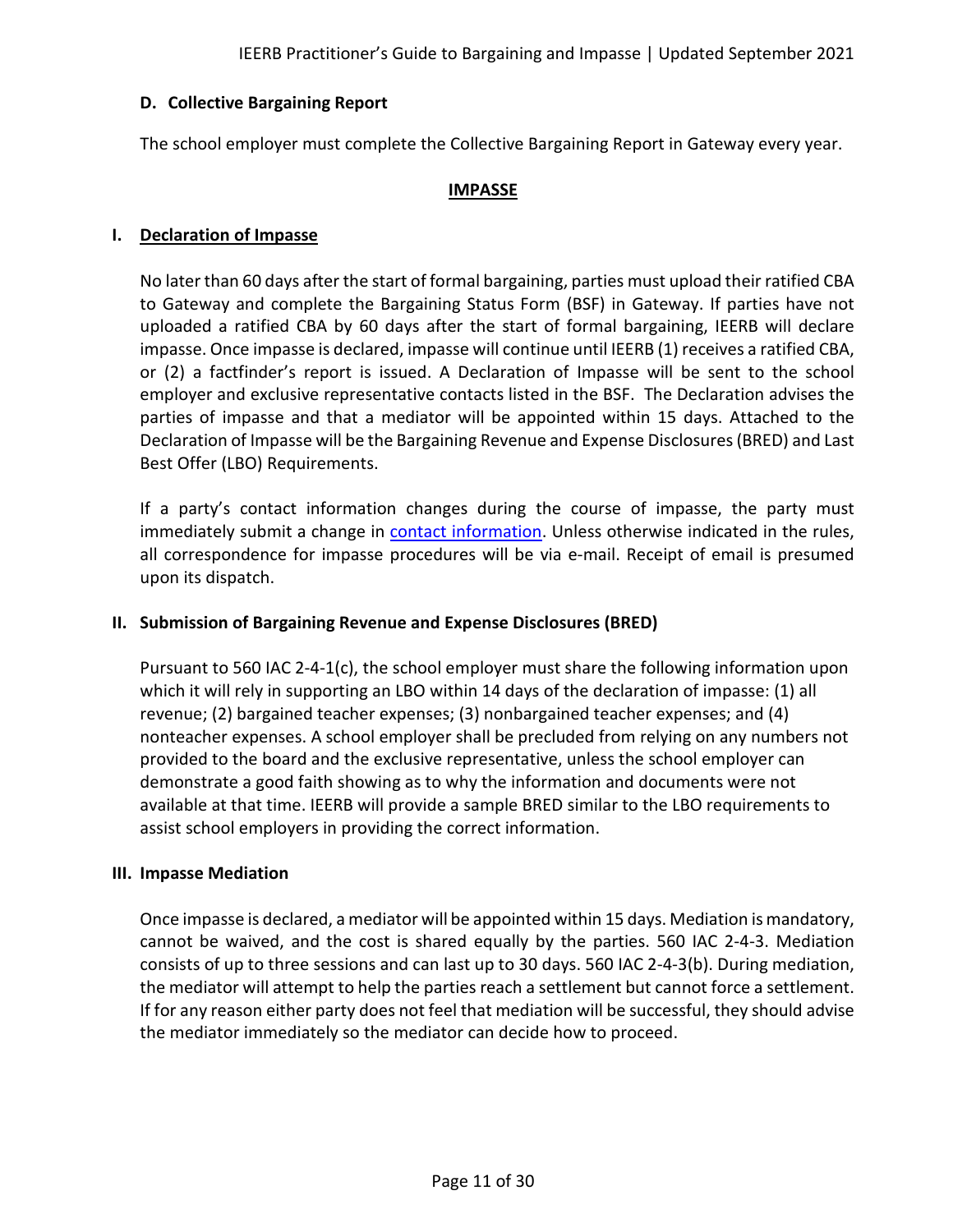## <span id="page-11-0"></span>**A. Mediators**

Impasse mediators are appointed from IEERB's staff or ad hoc panel. Persons serving as mediators must:

- 1. have no interest in the outcome of the proceeding;
- 2. be impartial;
- 3. have knowledge of rules and regulations relating to collective bargaining and impasse;
- 4. be qualified consistent with applicable laws and rules; and
- 5. not be an employee of, or related to, either party or attorneys involved in the proceeding.

IEERB strives to appoint quality mediators who will best facilitate settlement and uses several factors in making appointments, including but not limited to, mutual party requests, appointee background, nature of dispute, and appointee availability. The Executive Director may appoint co-mediators or team mediators. Parties may jointly request a mediator. Such a request will be taken into consideration by IEERB but may not be granted. A list of approved ad hoc panelists can be found on IEERB's website at IEERB: [Ad Hocs/ALJs/Factfinders.](https://www.in.gov/ieerb/about-ieerb/ad-hocsaljsfactfinders/)

## <span id="page-11-1"></span>**B. Appointment of a mediator**

As part of the mediator appointment, IEERB will:

- 1. inform the parties of the mediator rate and billing/collection procedure;
- 2. advise the parties that the mediator does not represent either or both of the parties;
- 3. define and describe the process of mediation to the parties;
- 4. disclose the nature and extent of any relationships (of which the Board is aware) that the mediator has with the parties and any personal, financial, or other interest that may result in bias or a conflict of interest;
- 5. advise the parties to consider independent legal advice;
- 6. advise the parties that mediation must result in either a settled and ratified collective bargaining agreement or the exchange of LBOs;
- 7. advise the parties that neither a mediator nor a mediator's work product is subject to judicial processes; and
- 8. set the deadline for ending mediation ("End Date").

## <span id="page-11-2"></span>**C. Mediation Process**

The mediator must inform the parties of:

1. the nature and extent of any relationships the mediator has with the parties;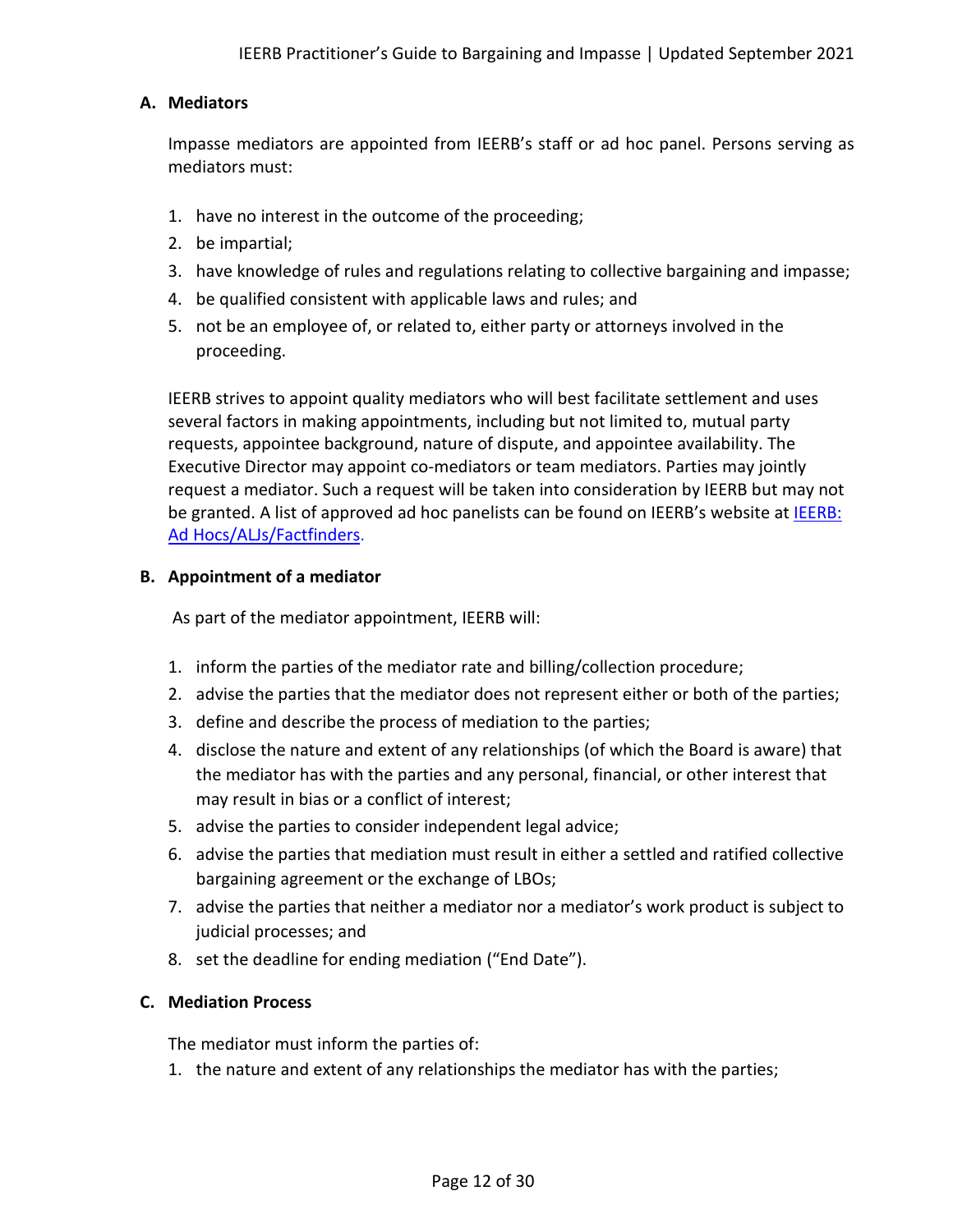- 2. any personal, financial, or other interest that may result in bias or a conflict of interest; and
- 3. the date, time, and location of the mediation session(s) reasonably in advance of the session.

In addition, the mediator may provide information on the mediator's general style of mediation. For example, many mediators will start with a joint session where the parties present an opening statement and then split the parties into separate rooms for the remainder of the session. Other mediators will have no joint sessions; others will not separate the parties. Moreover, the mediations may differ from session to session. If not provided, the parties may ask the mediator what the parties can expect from the first mediation session, such as whether they will be asked to provide opening statements. The person listed by the parties as the chief spokesperson will be the main point of contact by the mediator, unless a party notifies the mediator of a change.

Mediation begins on the date of the mediator appointment and will last until the earlier of:

- 1. the End Date, which is 30 days after the appointment of the mediator;
- 2. the date set by the mediator after at least one mediation session;
- 3. the date mutually agreed upon by the parties after at least one mediation session; or
- 4. submission to IEERB of a ratified collective bargaining agreement.

During the mediation time period, the mediator must inform IEERB immediately if:

- 1. the mediation will end prior to the End Date;
- 2. the parties have reached a tentative agreement; or
- 3. LBOs will be exchanged.

If mediation does not result in a ratified collective bargaining agreement, the mediator must set a date – which can be no later than the End Date – for the parties to exchange LBOs.

## <span id="page-12-0"></span>**D. Disclosing and exchanging information during mediation**

Information disclosed by a party to a mediator in the performance of mediation functions may not be disclosed by the mediator voluntarily or by compulsion outside of the mediation process. All files, records, reports, documents, or other papers prepared by a mediator, aside from a final report pursuant to Indiana Code § 5-14-1.5-6.5, shall be confidential. The mediator shall not produce any confidential records of, or testify in regard to any mediation conducted by the mediator on behalf of any party to any cause pending in any type of proceeding. IEERB mediators are subject to the Indiana Rules of Alternate Dispute Resolution regarding mediation and additional requirements pursuant to 560 IAC 2-6-10.

Providing information to the mediator, particularly prior to the first session, will help the mediator devise a mediation strategy based on the case, and will likely lead to a quicker (and cheaper) resolution. Therefore, IEERB provides the following guidance regarding the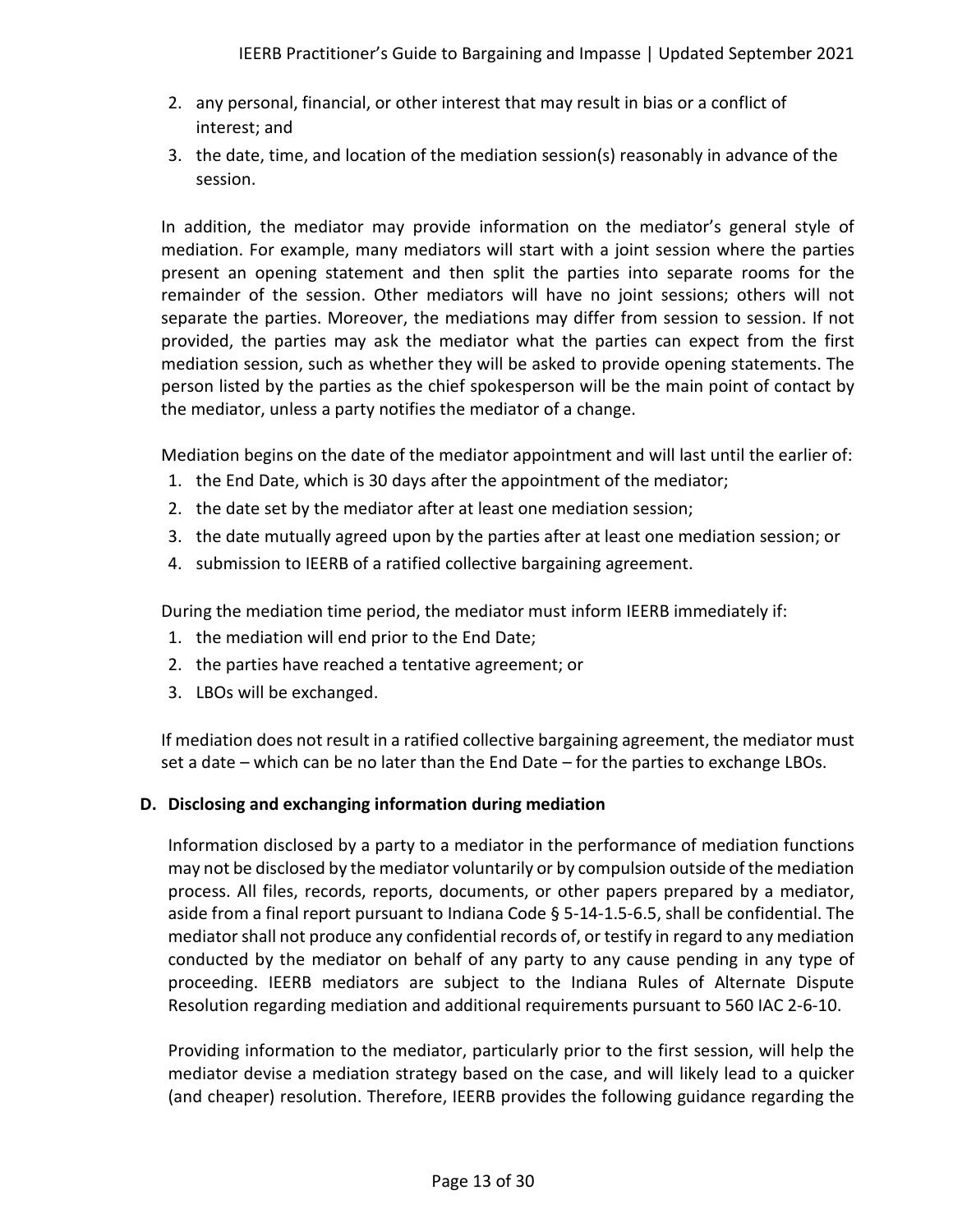exchange of information. A party may engage in a private and confidential discussion with the mediator about the bargaining impasse via telephone outside of a mediation session. During this discussion, the party may inform the mediator of:

- 1. the legal and factual contentions of the party;
- 2. the party's settlement posture;
- 3. the negotiations to date;
- 4. the parties' collective bargaining history; and/or
- 5. any other relevant information the party believes will help settlement.

Additionally, or alternatively, a party may provide the mediator with a confidential statement of the bargaining impasse during the mediation time period. The statement may include the information listed above. A confidential statement may be supplemented by exhibits or evidence. A confidential statement and any exhibits or evidence attached to it is privileged and confidential unless the submitting party provides a written statement to the mediator providing otherwise.

## <span id="page-13-0"></span>**E. Mediation sessions**

Mediation will consist of one, two, or three sessions and may not be waived. When possible, the school employer shall host the mediation sessions, unless the mediator determines otherwise. Each mediation session will last until either the mediator deems it improper, unproductive, or unconscionable to continue, or the session is concluded by mutual agreement of the parties. At least one individual with authority to enter into a tentative agreement from each party must be present at all times during a mediation session unless excused by the mediator. Mediations will be private unless the mediator and both parties agree otherwise.

## <span id="page-13-1"></span>**F. Cost of mediation**

The cost of mediation is shared equally by the parties. The mediator submits a formal report to IEERB regarding the number of hours worked and expenses incurred during mediation. Mediators are paid at a rate of \$800 per 7.5 hour or \$106.67 per hour.

Mediators will charge all time spent working on the matter. This includes, but is not limited to, time spent reviewing the file, speaking with the parties or IEERB, travel, and the mediation session. A party who fails to attend scheduled sessions will be charged the entire amount for the missed session, including the ad hoc's mileage and other travel expenses, any preparation by the ad hoc for the session, the ad hoc's time in traveling to and from the session, and any reasonable time spent by the ad hoc at the session waiting for the absentee party.

IEERB pays the mediator, and then invoices each party for half of the cost. Payment of the invoice is expected within 30 days of receipt. For more information on the billing and collection process, please contact IEERB's Chief Financial Officer.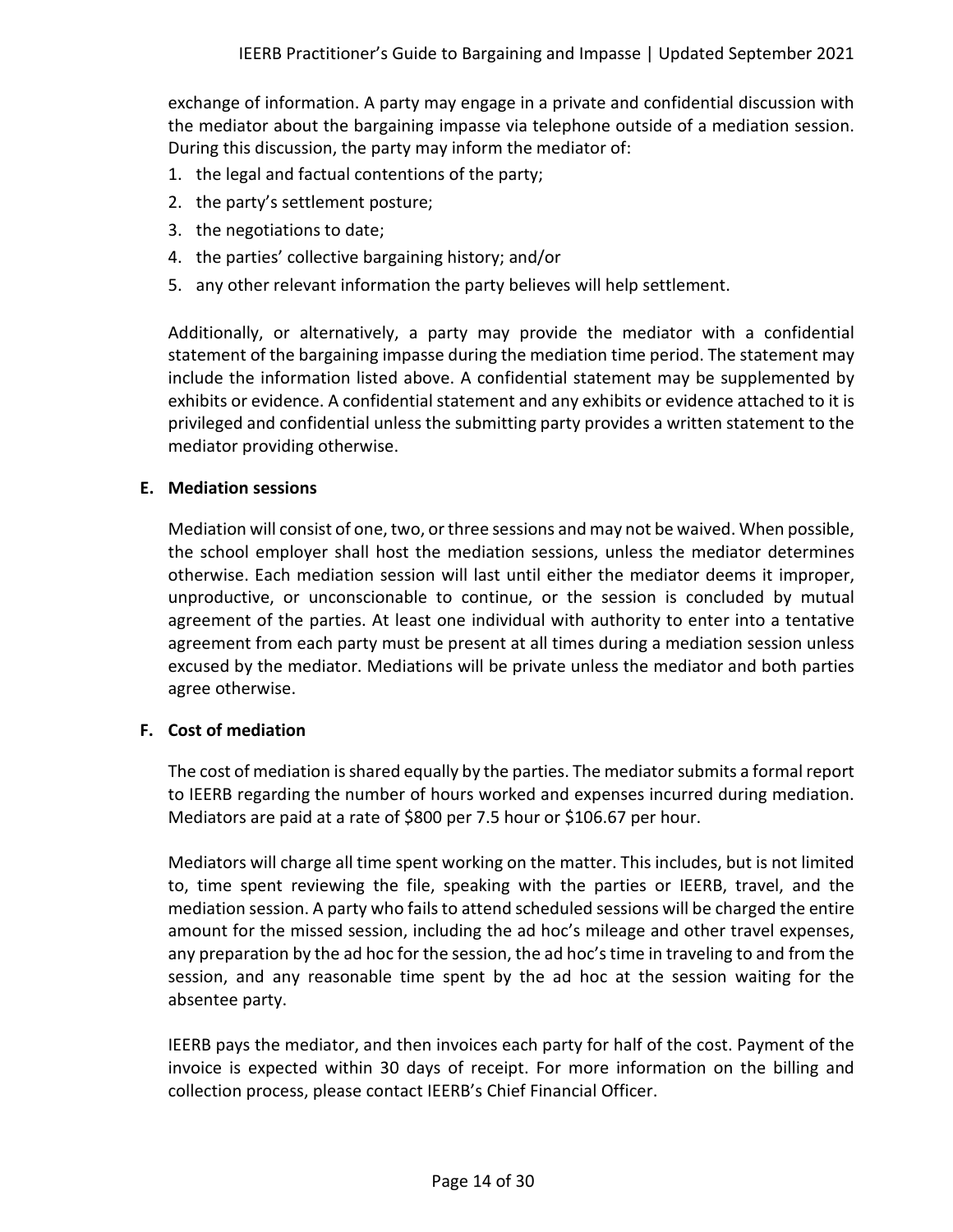## <span id="page-14-0"></span>**G. Tips and Best Practices for Mediation**

Successful mediation requires time and effort by the parties and the mediator. This time and effort can pay off in a big way – if you settle and ratify a CBA, not only are you done with impasse, but you will not have to participate in factfinding (and may not have to draft an LBO, depending on when settlement occurs), which may involve significant time and money. Preparing for mediation and taking it seriously helps all parties resolve matters quickly and efficiently. Here are some tips for preparing for mediation:

- 1. Review the law, rules, and guidance provided by IEERB and your attorney.
- 2. Determine which issues are contested.
- 3. For each contested issue, determine the overall cost compared to available funds, the source of funding, and whether that funding source will be available if the parties go to factfinding.
- 4. Be prepared to provide the mediator with requested information to help the mediator understand the nature of impasse prior to the start of mediation.
- 5. Be as flexible as possible with scheduling.
- 6. Be prepared to stay at mediation for as long as it takes to settle, or for the session to become unproductive.
- 7. Be open to creative solutions that address the interests of both parties.
- 8. Exchange collective bargaining information. If a party needs information from the other party in order to be prepared for mediation, the party should request this information as far in advance as possible. Requesting the information in advance allows the other party time to respond.
- 9. Key bargaining team members should attend the mediation. This team should meet PRIOR to mediation to sort through and determine the party's position on key issues. The mediator mediates between the parties, not within a party. Because varying interests may be represented within a party, as well as on opposite sides of the table, having a prepared team will establish a unified front and ultimately may facilitate settlement.
- 10. Be prepared to explain your position on the disputed issues (as well as the support for that position) to the mediator and the other party. To do this well, the parties must know and understand the basics of the law and procedures, the cost and source of funding for their proposals, and the reason their position should be adopted. Be sure you can articulate the reason for your position and can counter any reasons against it that may be offered by the opposing party. A good place to start is with the factors a factfinder takes into consideration in making a determination. See **Factors**. Also, knowing – and being able to articulate – why your position is important to you may help the mediator work with the parties toward a solution that addresses both parties' interests.
- 11. Plan for possible ratification within the mediation timelines. The time period for mediation is limited to 30 days. The parties must attend at least one mediation session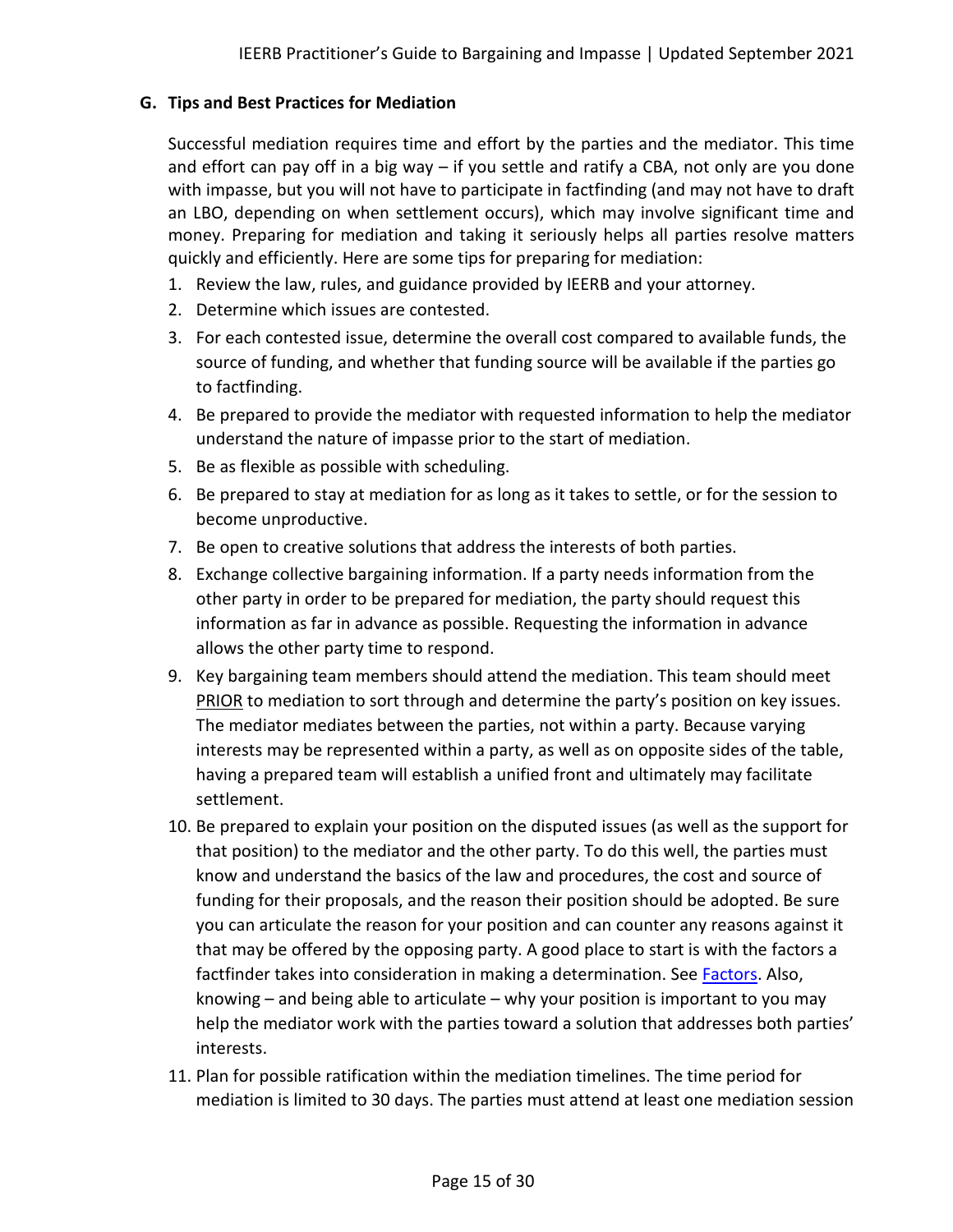and may attend up to three. If the parties settle, the CBA must be ratified within the 30-day mediation period.

12. Familiarize yourselves with the LBO requirements and begin preparing your LBOs. If the parties do not agree upon and ratify a CBA during the mediation period, they will have to exchange LBOs by the date given by the mediator within the mediation period.

## <span id="page-15-0"></span>**IV. Last Best Offer (LBO)**

An LBO is comprised of the terms a party would like to have as the parties' CBA, as well as supporting documents and information. If parties at impasse do not settle during mediation, they must exchange LBOs and send a copy to IEERB. During the factfinding process, the factfinder will choose one party's LBO as the parties' CBA.

IEERB's rules require that the school employer provide all financial information and documents upon which the school employer will rely in supporting an LBO within 14 days of the declaration of impasse. That information must include: (1) all revenue; (2) bargained teacher expenses; (3) nonbargained teacher expenses; and (4) nonteacher expenses. See 560 IAC 2-4-1(c).

## <span id="page-15-1"></span>**A. Requirements**

A party must provide its LBO to the opposing party and IEERB at the conclusion of mediation if the parties have not agreed upon and ratified a CBA. The LBO must be submitted in the format required by IEERB and include all required information and documents. Prior to the end of formal bargaining each year, IEERB will post on its website the required format, information, and documents for an LBO for that year's bargaining season. This information also will be sent to the parties with the Declaration of Impasse. Check IEERB's website for the latest LBO Requirements.

## <span id="page-15-2"></span>**B. Revenue Certifications**

Before September 15 of the first year of the state budget biennium, the IDOE must provide the parties with an estimate of the education fund revenue available from the school funding formula for bargaining in the school corporation. Within 30 days after the date of the fall count of Average Daily Membership ("ADM"), the IDOE must also provide the parties with a certification of estimated education fund revenue available from the school funding formula for bargaining. The certifications or estimates (where the parties have not received a certification) must be used as the basis for a factfinder's determination and must be provided in the BRED.

A school employer that has passed an operating or school safety general referendum must obtain that amount from the County Auditor before the conclusion of bargaining.

For more information, see Indiana Code § 20-29-6-12.5 or contact IDOE or your County Auditor.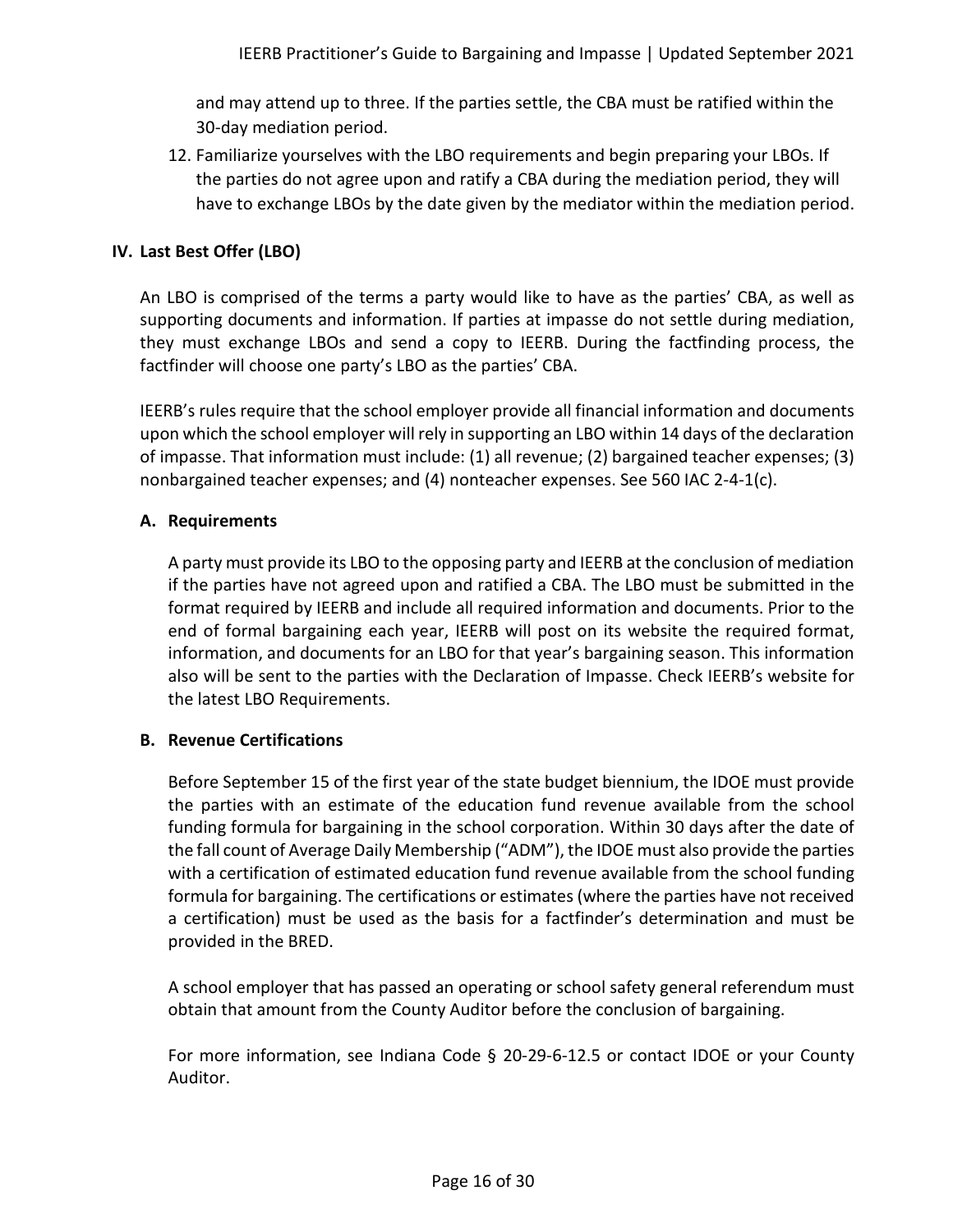## <span id="page-16-0"></span>**C. Career Centers, Special Education Cooperatives and Other Special Cases**

In situations in which a school employer does not receive an IDOE Certification pursuant to Indiana Code § 20-29-6-12.5 or in which impasse has been stayed will be provided with modified LBO requirements from IEERB.

For any other parties, a party may request modified LBO requirements. However, such modifications will be advisory unless agreed to by both parties. The request must be in writing and may be made at any time up to 10 days prior to the end of the 30 day period for mediation.

IEERB staff will hold a conference with the parties to determine the funding mechanisms particular to the school employer. Within one week of the conference, IEERB staff will issue a non-binding advisory opinion on the revenue available to the parties for use in their LBO, as well as any modified LBO Requirements.

#### <span id="page-16-1"></span>**D. Deficit Financing**

Deficit financing is defined as actual expenditures exceeding the employer's current year actual education and referendum funds revenue for a budget year. It is unlawful for a school employer to enter into a CBA that would place it in deficit financing. A CBA that provides for deficit financing is void to that extent, as is an individual teacher's contract executed under the CBA.

At factfinding, the parties must show how the school employer can afford their proposal.<sup>[6](#page-16-2)</sup> In determining if an LBO places the school employer in a position of deficit financing, the factfinder and the Board will compare the amount available to fund an LBO to the actual cost of the LBO. In determining the amount of money available to fund an LBO, the factfinder and Board will use the following formula: $<sup>7</sup>$  $<sup>7</sup>$  $<sup>7</sup>$ </sup>

**Education Fund Revenue**

**+ Operating Referendum revenue**

**+ School Safety Referendum revenue**

**+Transfers from Operations fund, per school board resolution**

**(-) Education fund expenses**

**= Must be greater than or equal to zero**

This determination (calculation) will be made on the basis of the state fiscal year: July  $1 -$ June 30.

See Indiana Code §§ 20-29-2-6 and 20-29-6-3, and IEERB cases cited in footnotes.

<span id="page-16-2"></span><sup>6</sup> *Jay Classroom Teachers Association vs. Jay Sch. Corp. and IEERB,* 55 N.E. 3d 813 Ind. (2016).

<span id="page-16-3"></span><sup>7</sup> *Muncie Teachers Association and Muncie Community School Corporation,* I-15-006-1970 I-16-022-1970 (IEERB Bd. 2017); *Indiana Education Employment Relations Board and Nettle Creek Sch. Corp vs. Nettle Creek Classroom Teachers Association*, 26 N.E.3d at 56 Ind. Ct. App. (2015); *Carmel Clay Schs.,* F-12-01- 3060, at 2 (IEERB Bd. 2013).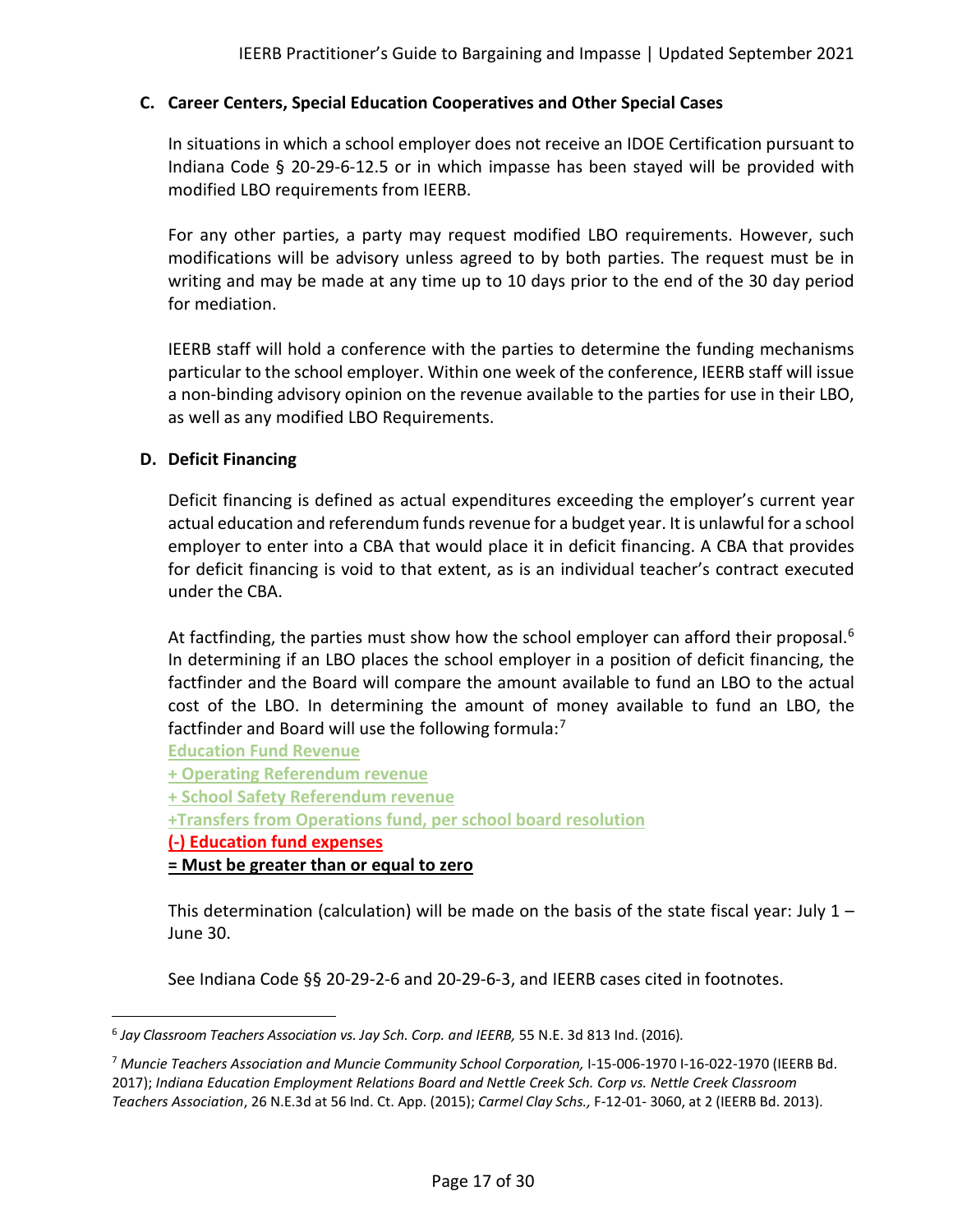## <span id="page-17-0"></span>**E. IEERB Staff review**

IEERB staff will review submitted LBOs to ensure that the LBOs are in the required format and include the required information and documents.

If a party has substantially, but not fully, complied with the LBO requirements, IEERB staff will notify the submitting party. The party will have 48 hours to provide the requested format, information, or documents. 560 IAC 2-4-3.1(h). If IEERB staff determines a party's LBO to be substantially non-compliant, IEERB staff will communicate that determination to the party. The party may make an offer of proof within the timeframe provided by IEERB. An offer of proof shall consist of the party's LBO or supplementation the party wishes to offer. The offer of proof will be forwarded with the recommendation that the LBO is substantially noncompliant. Failure to substantially comply with the requirements of an LBO, or to submit an LBO as requested by IEERB, could result in rejection of the submitted LBO and acceptance of the opposing party's LBO. $8$  The factfinder will determine what actions, if any, are appropriate. A factfinder's determination on an LBO may be appealed to IEERB through the normal appeal process explained below.<sup>[9](#page-17-4)</sup>

## <span id="page-17-1"></span>**F. Joint LBOs**

Parties who settle during factfinding must submit a joint LBO to the factfinder. 560 IAC 2-4- 4(c). The parties may file a joint LBO at any time during factfinding, but should file it as soon as practicable, giving as much notice as possible to the factfinder. Joint LBOs must include the proposed CBA and deficit financing verifications. The factfinder may require the parties to submit any other information the factfinder deems necessary to rule on the joint LBO.<sup>[10](#page-17-5)</sup>

## <span id="page-17-2"></span>**G. Tips and Best Practices for LBOs**

Preparing an LBO is a time-consuming process and requires the submission of financial information and documents. Here are some tips that may assist you in the preparation process:

1. **Request all necessary financial information and documents prior to the start of mediation.** Even if parties don't have the documents prior to mediation, they should ensure that they request the information and documents from the other party early enough so that the other party has time to produce them and so that the requesting party has sufficient time to review, analyze, and explain them in the LBO. A party may also want to request information beyond that required for the LBO in order to sufficiently explain their LBO. For more information, see the Exchanging Collective

<span id="page-17-3"></span><sup>8</sup> *See Carmel Clay Schs.,* F-13-04-3060 (FF Order 2013) *aff'd in relevant part by Carmel Clay Schs.,* F-13-04-3060 (IEERB Bd. 2014) (factfinder rejected an LBO because it did not substantially comply with the LBO requirements).

<span id="page-17-4"></span><sup>9</sup> *See* 560 I.A.C. 2-4-3.1; *Carmel Clay Schs.,* F-13-04-3060, at 3-4 (FF Order 2013), *aff'd in relevant part by Carmel Clay Schs.*, F-13-04-3060 (IEERB Bd. 2013).

<span id="page-17-5"></span><sup>10</sup> *See Flat Rock Hawcreek*, F-13-02-0370 (FF Order 2013).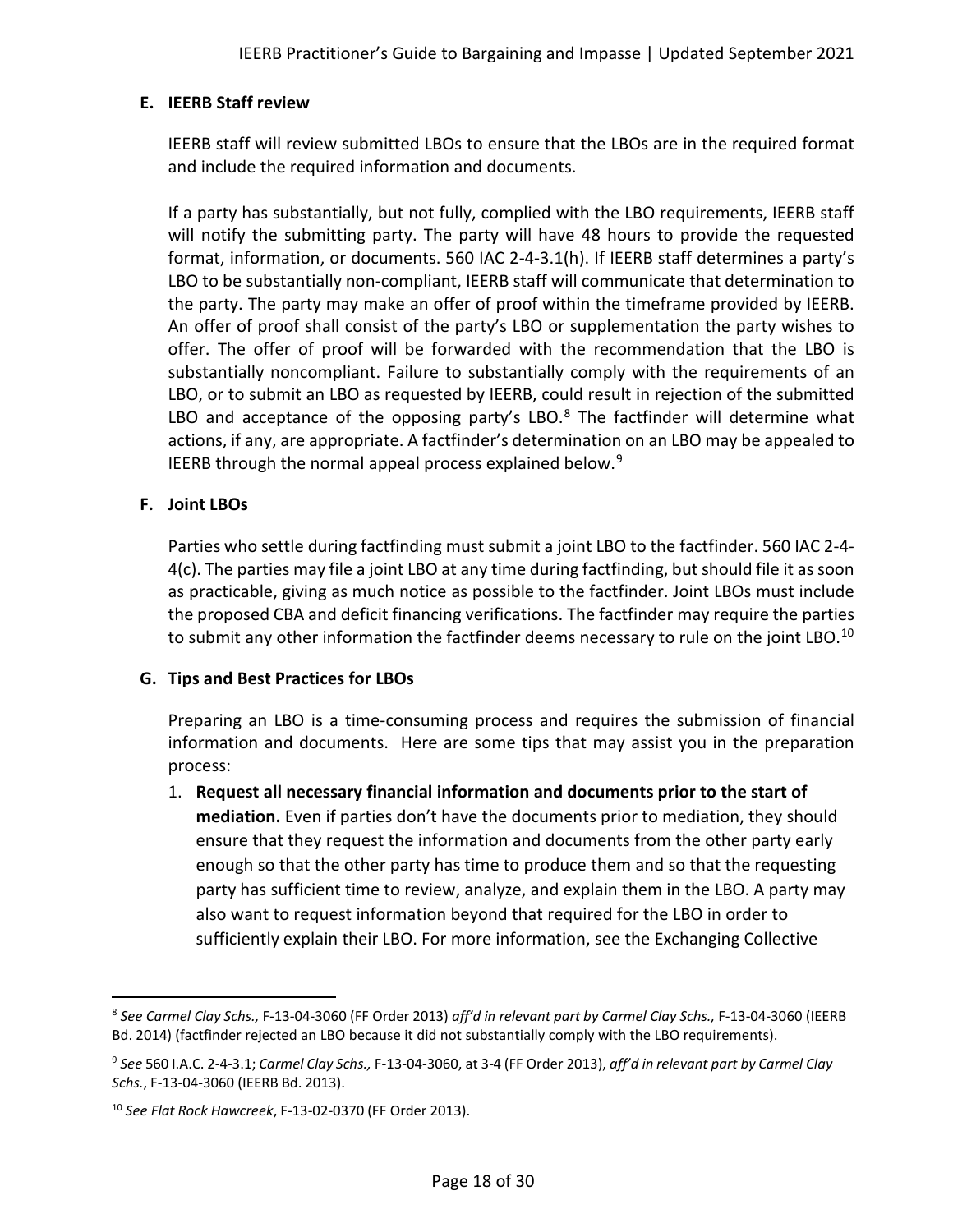Bargaining Information and the Disclosing and Exchanging Information during Mediation sections of this guide.

- 2. **Don't wait until the last minute to start preparing your LBO.** Although it is necessary to have financial information and documents, a good LBO will go further and explain the proposed CBA terms in relation to the financial documents and information. This will likely take time and preparation. Moreover, such preparation may be helpful in negotiations, including at mediation.
- 3. **Once LBOs are exchanged, read and analyze the other party's LBO.** Reading and analyzing the other party's LBO not only helps you to prepare for factfinding (explained in more detail below), but also to determine whether settlement is possible. Parties may agree upon and ratify a CBA without a factfinder's approval prior to the appointment of a factfinder. An End of Impasse notice will be issued upon receipt of a ratified CBA.

For more information, see Indiana Code §§ 20-29-6-15.1(b), 20-29-8-7, and 20-29-8-8, as well as 560 IAC 2-4-3.1.

## <span id="page-18-0"></span>**V. Factfinding**

If mediation is unsuccessful, IEERB will appoint a factfinder within 15 days from the end of mediation, and factfinding will commence. The purpose of factfinding is to provide a final solution on collective bargaining when the parties are unable by themselves, or through a mediator, to timely agree upon and ratify a CBA. The factfinder will conduct an investigation, which may include a public hearing, into the parties' LBOs. The factfinder must select one party's LBO as the binding contract.

Factfinding may not last longer than 30 days from the date of the factfinder appointment. As such, it is important that the parties work with the factfinder and make themselves available for a hearing. **The factfinder may unilaterally set the hearing time and date.** The parties split the cost of the factfinding.

## <span id="page-18-1"></span>**A. Factfinder and Financial Consultant**

IEERB appoints a factfinder from its staff or ad hoc panel. IEERB may also appoint a financial consultant to assist the factfinder with the financial aspects of the parties' LBOs during the factfinding process.<sup>[11](#page-18-2)</sup> Persons serving as factfinders and financial consultants must:

- 1. have no interest in the outcome of the proceeding;
- 2. be impartial;

<span id="page-18-2"></span> $11$  The financial consultant will have a background in school finance. The financial consultant will contact the parties through the factfinder and will not make a determination on the LBOs.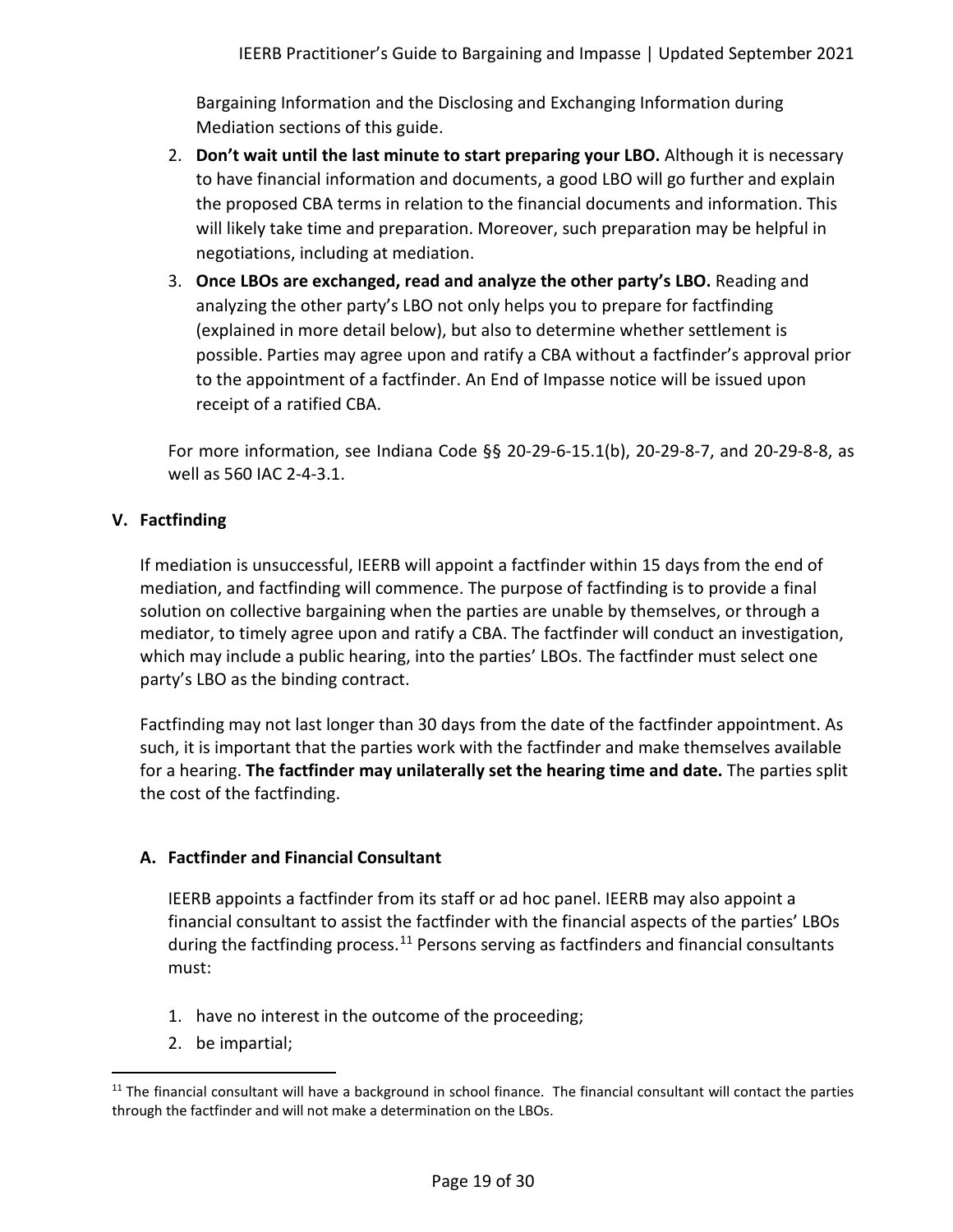- 3. have knowledge of rules and regulations relating to collective bargaining and impasse;
- 4. be qualified as determined by IEERB consistent with all applicable laws and rules; and
- 5. not be an employee of, or related to, either party or attorneys involved in the proceeding.

IEERB trains factfinders and financial consultants on the laws and rules of teacher collective bargaining at no cost to the parties. In appointing a factfinder and a financial consultant, IEERB attempts to find a good fit between the parties and the appointees based on several factors including, but not limited to, mutual party requests, appointee background, nature of dispute, and appointee availability. A list of approved ad hoc panelists can be found on IEERB's website at [IEERB: Ad Hocs/ALJs/Factfinders.](https://www.in.gov/ieerb/about-ieerb/ad-hocsaljsfactfinders/) IEERB will take mutual requests for specific appointees into consideration, but such requests may not be granted.

# <span id="page-19-0"></span>**B. Factfinding hearing**

As noted above, although the factfinder will work with the parties to set the date and time of the factfinding hearing, the factfinder may unilaterally establish the date and time of the hearing. The school employer is responsible for providing a room for the factfinding hearing, as well as the equipment and necessary materials to record the proceedings.<sup>[12](#page-19-1)</sup> However, IEERB is the keeper and creator of the official agency record. Factfinding hearings are open to the public. However, no testimony or comments from the general public are permitted at the hearing or at any phase of the factfinding process.

1. Written materials

If a party uses written materials as part of their presentation (e.g., documents, PowerPoint presentation, etc.) the party must provide three copies of all written materials to the factfinder at the beginning of the hearing. Each party shall present fully its LBO, including the fiscal rationale for the offer. Unless otherwise determined by the factfinder (pursuant to a party's motion, the parties' agreed motion, or at the factfinder's discretion), the school employer, as the keeper of the school's records, will present first.

# 2. Presentations by the parties

Each party has a maximum of 2 hours to make their initial presentation. The initial presentation generally consists of two parts – a presentation on why the party's LBO should be chosen and a presentation on why the other party's LBO should not be chosen. After the initial presentations, each party has one hour for rebuttal. The factfinder may extend the parties' time equally if determined necessary by the factfinder.

<span id="page-19-1"></span><sup>&</sup>lt;sup>12</sup> IEERB will also provide, at its expense, either recording equipment or a court reporter or both.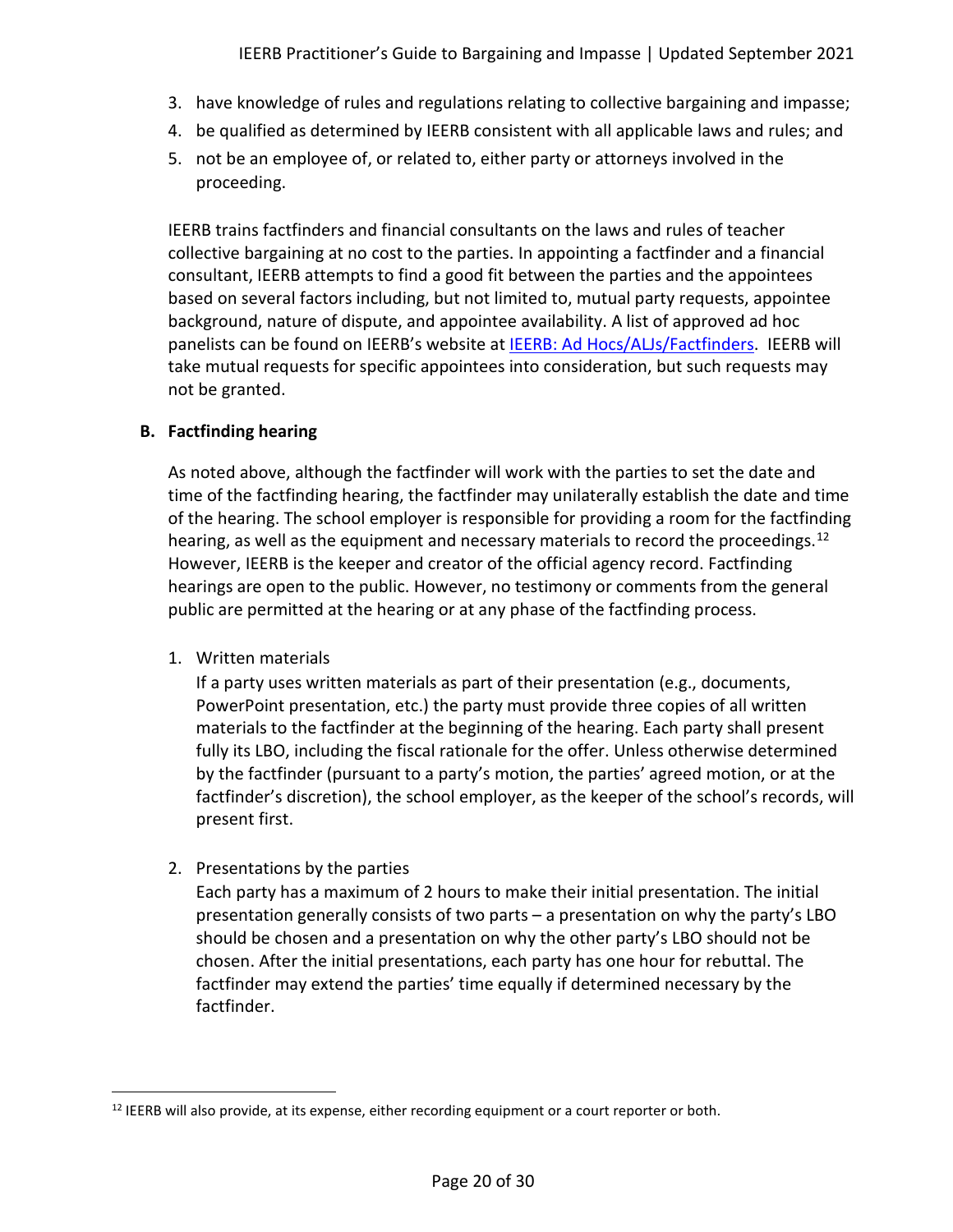Unless the parties and the factfinder agree to a different procedure, the party who presents first shall make the first rebuttal.<sup>[13](#page-20-0)</sup> The parties shall alternate rebuttals, with the party who presented second closing rebuttals. During rebuttals, a party may introduce new facts and respond to arguments made by the opposing party, but may not raise a new argument. A factfinder may either disregard new arguments or allow the opposing party extra time to respond. A factfinder may, but is not required to, provide additional time for closing arguments. If closing arguments are made, the party who presented second should present last.

Factfinding hearings are not subject to the Indiana Administrative Orders and Procedures Act or the Indiana Rules of Evidence. However, parties should provide a foundation for all evidence, as well as information indicating authenticity. Parties may make objections that will be ruled upon by the factfinder.

## **Sample Order of Hearing**

**Opening of Hearing** by Factfinder

- Introductions
- Ground rules and expectations
- Hearing agenda
- Swearing in of all individuals who will provide facts

**Initial Presentations** (two hours for each party)

- School employer presents on why its LBO should be chosen one hour
- Exclusive representative presents on why its LBO should be chosen one hour
- School employer presents on why the exclusive representative's LBO should not be chosen – one hour
- Exclusive representative presents on why the school employer's LBO should not be chosen – one hour

**Rebuttals** (one hour for each party)

- School employer responds to exclusive representative's arguments 30 minutes
- Exclusive representative responds to school employer's arguments 30 minutes
- School employer responds to exclusive representative's rebuttal 30 minutes

• Exclusive representative responds to school employer's rebuttal – 30 minutes **Closing the Hearing** by Factfinder

3. Questions from the Factfinder or Financial Consultant Parties must designate at least one person who can provide facts and answer factual questions posed by the factfinder. All such persons must be sworn in (by oath or affirmation), which may take place at the beginning of the hearing, or at any other

<span id="page-20-0"></span> $13$  Although the parties and factfinder may agree to an alternate procedure, such procedure must be consistent with all applicable laws and rules.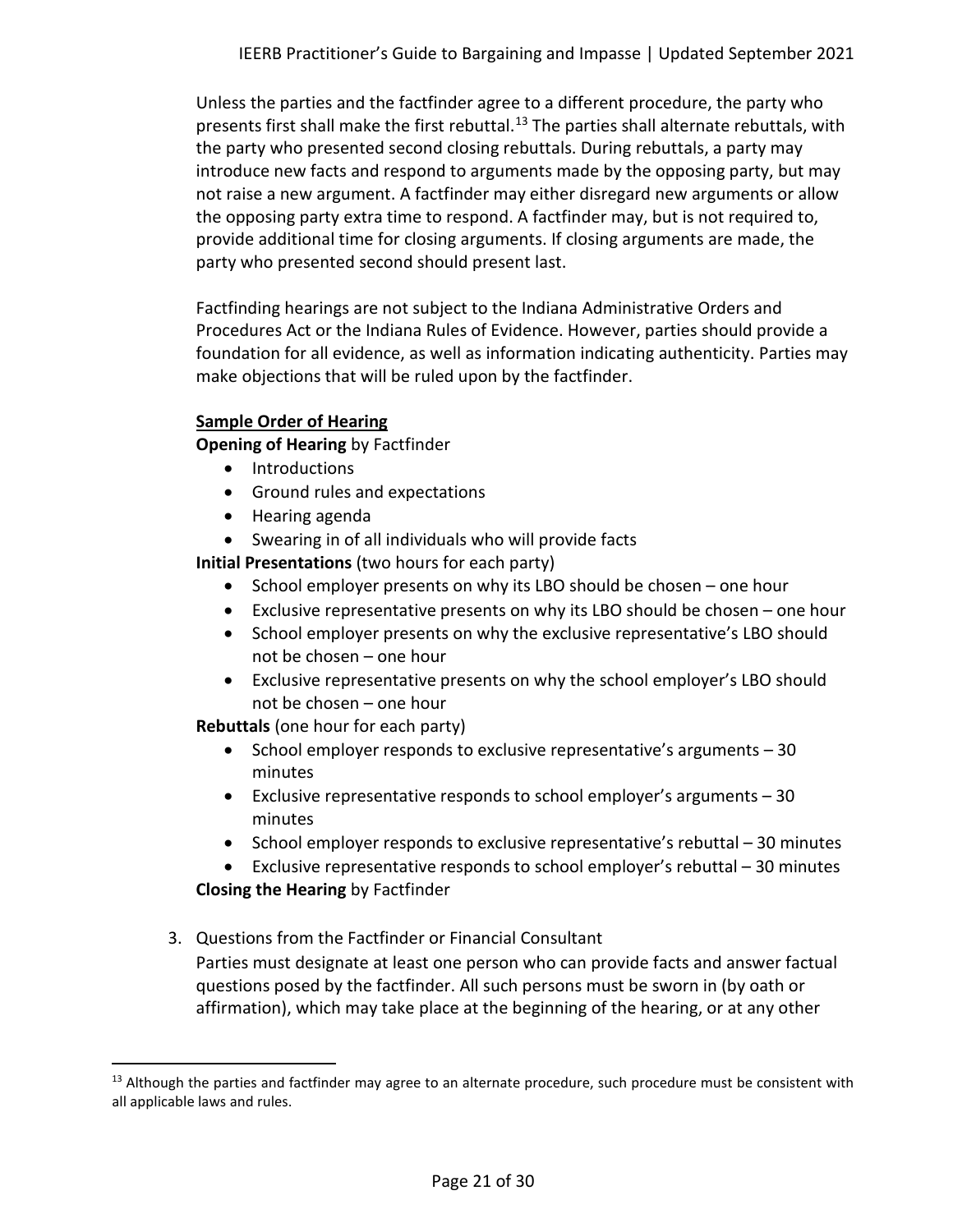time during the hearing prior to the presentation of facts. Representatives do not need to be sworn in unless presenting facts not otherwise in the record.

## <span id="page-21-0"></span>**C. Factfinder's Report (Findings and Recommendations)**

The factfinder must issue a report, including findings and recommendations, no later than 30 days from the date the factfinder was appointed and select one party's LBO as the binding contract terms. In making the findings and recommendations, the factfinder may use evidence furnished to the factfinder by the parties, the Board, IEERB staff, or any other state agency.

<span id="page-21-2"></span>1. Factors

The factfinder shall consider the following factors when making a determination:

- a. the public interest;
- b. the financial impact on the school employer and whether any settlement will cause the school employer to engage in deficit financing;
- c. past memoranda of agreements and contracts between the parties; and
- d. comparisons of wages and hours of the employees involved with wages of other employees working for other public agencies and private concerns doing comparable work, giving consideration to factors peculiar to the school employer.
- 2. Findings

In making formal findings and a recommendations, the factfinder:

- a. may restrict the findings to those issues the factfinder deems significant;
- b. must restrict the findings to those subjects of bargaining listed in Indiana Code § 20-29-6-4;
- c. must not put the employer in a position of deficit financing;
- d. may not impose terms beyond those proposed by the parties in their LBOs;
- e. may strike noncompliant provisions from an LBO; and
- f. may strike or modify provisions, where both LBOs are in deficit financing.

The factfinder will provide the report to the parties and the Board. The Board may make additional findings and recommendations based on information in the factfinder's report or in the Board's possession. However, the Board's findings and recommendations, like the factfinder's, are limited to the subjects of bargaining listed in Indiana Code § 20-29-6- 4.

## <span id="page-21-1"></span>**D. Cost of Factfinding**

The cost of factfinding is shared equally by the parties. However, IEERB pays the costs for any financial consultant. The factfinder submits a formal report to IEERB regarding the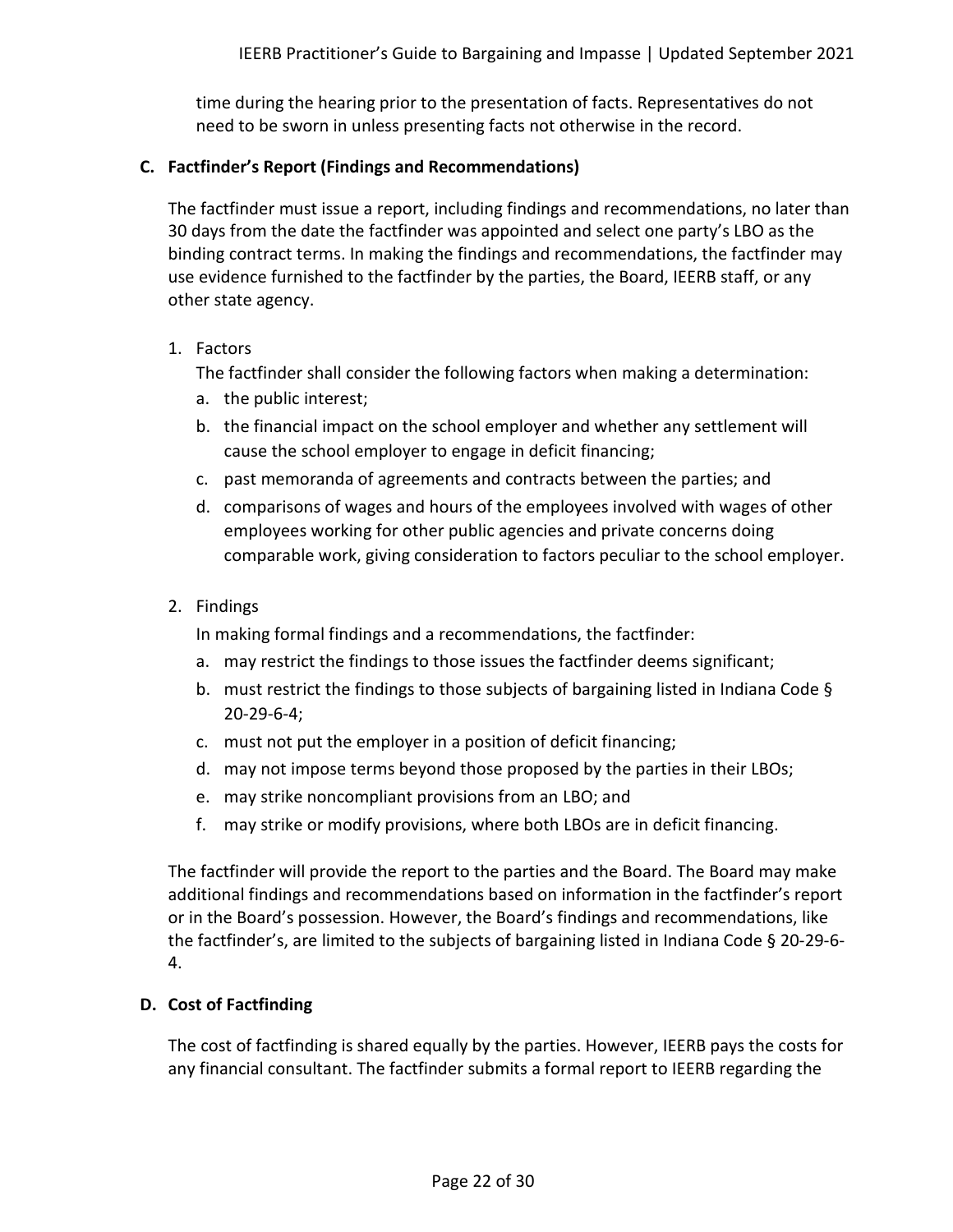number of hours worked and expenses incurred during factfinding. The current rate for the factfinder is \$160 per hour.

IEERB pays the factfinder and then invoices each party for half of the cost. Payment of the invoice is expected within 30 days of receipt. For more information on the billing and collection process, please contact IEERB's Executive Director.

#### <span id="page-22-0"></span>**VI. Appeal of Factfinding Report**

To obtain Board review of a factfinding report, a party must make a request for review within 30 days after issuance of the report. 560 IAC 2-4-6(a). The request for review must state the nature of the objection to the Report.

The appealing party's brief in support must be: (1) filed simultaneously with the request for review, (2) in writing, and (3) state the specific nature of each objection to the Report. Any party in opposition to the appeal may file an answering brief within 15 days of the filing of the appeal with the Board. Any answering brief shall be filed within 15 days of the filing of the appeal with the board. No additional briefs may be filed unless requested by the board. The board shall decide the matter upon the record, with or without oral argument, at the board's discretion. The appealing party must bear the cost for preparation of a hearing transcript.

A party may appeal the Board's final order to a court of competent jurisdiction within the applicable statute of limitations.

For more information on factfinding, see Indiana Code Chapters 20-29-6 and 20-29-8, as well as 560 IAC 2-4.

#### <span id="page-22-1"></span>**VII.Stay/Suspension of Impasse Procedures**

IEERB may stay or suspend impasse proceedings in certain situations.

## <span id="page-22-2"></span>**A. Stay for Certain Pending Unfair Practice Complaints**

IEERB will issue a stay of impasse procedures when an unfair practice complaint is filed and the complaint:

- 1. requests a stay of impasse procedures; and
- 2. alleges that a school employer committed an unfair labor practice; and
- 3. the subject matter of the case effects impasse procedures or the ability of a party to bargain.

IEERB may issue a stay of impasse without request by the parties when an unfair practice complaint:

1. alleges that a school employer committed an unfair labor practice; and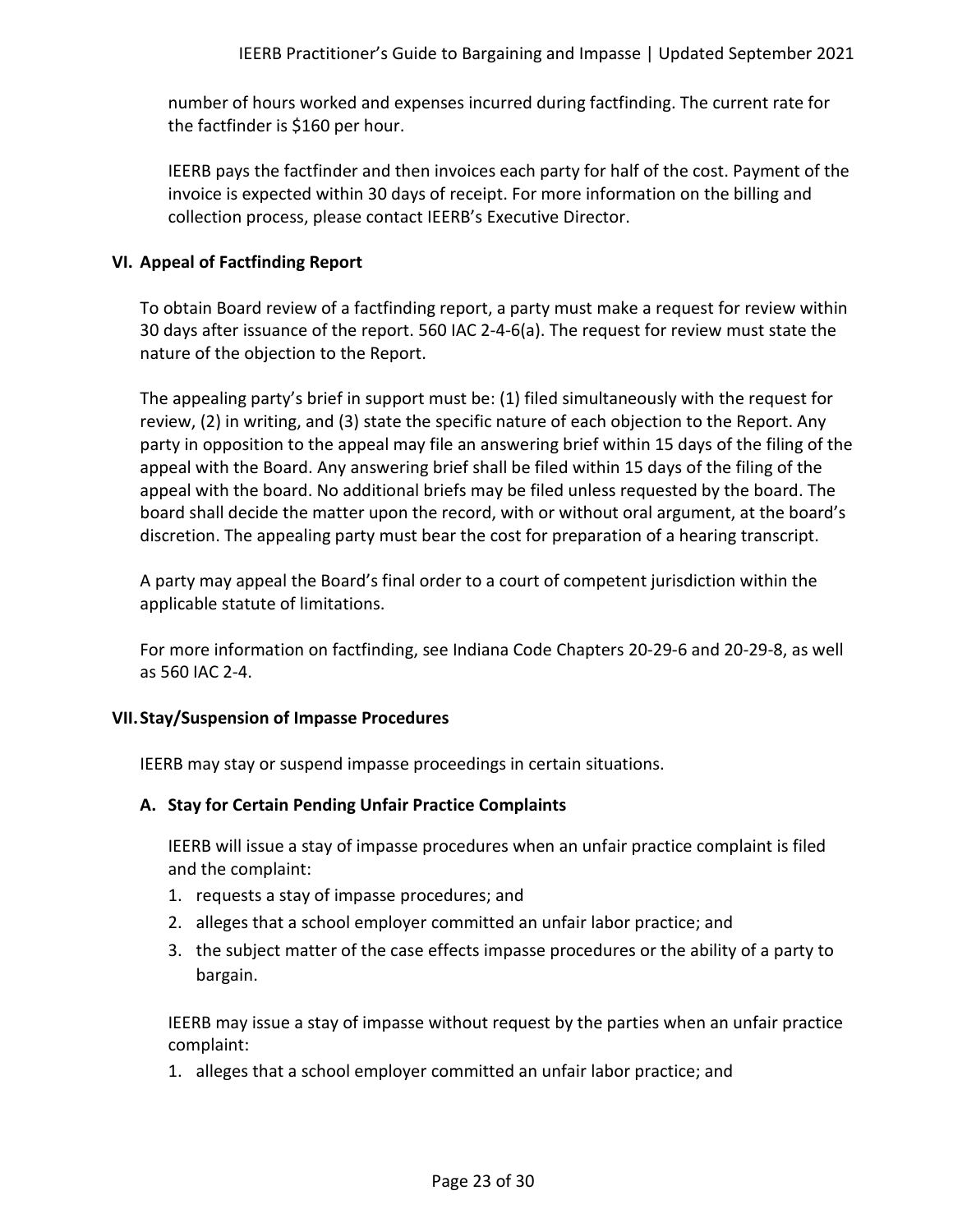2. the subject matter of the case effects impasse procedures or the ability of a party to bargain.

The stay will continue until the unfair labor practice complaint is resolved.

IEERB may proceed with impasse procedures when:

- 1. the complaining party in the unfair labor practice complaint does not request a stay; or
- 2. the complaining party in the unfair practice complaint later requests that impasse procedures proceed; or
- 3. a stay is inappropriate given the nature of the allegations.<sup>[14](#page-23-4)</sup>

# <span id="page-23-0"></span>**B. Stay for Pending Appeal of Compliance Report**

IEERB may grant a stay of impasse procedures pending the Board's final order in an appeal of:

- (1) a compliance officer's Compliance Report and Recommendation, or
- (2) a compliance officer's denial of written approval required to ratify a subsequent CBA or MOU.

<span id="page-23-1"></span>The stay will continue until the Board issues its final order.

## **C. Stay for Pending Representation Matter**

IEERB will grant a stay of collective bargaining and impasse procedures pending the outcome of a representation petition. The stay will continue until the representation matter is dismissed or resolved on the merits.

## <span id="page-23-2"></span>**D. Stay for Certain Public Access Matters**

IEERB may stay a case if a parallel complaint has been filed with the PAC or in any court of competent jurisdiction and the complaint alleges non-compliance with the public meetings required by IC 20-29-6-19. See [NPD 2019-3](http://iac.iga.in.gov/iac/20190821-IR-560190415NRA.xml.html) for more information.

## <span id="page-23-3"></span>**VIII. End of Impasse**

IEERB will issue an End of Impasse Notice upon the parties' submission of a ratified CBA.

<span id="page-23-4"></span><sup>14</sup> *See Carmel Clay Schs.*, U-12-04-3060, at 4 (IEERB Bd. 2013).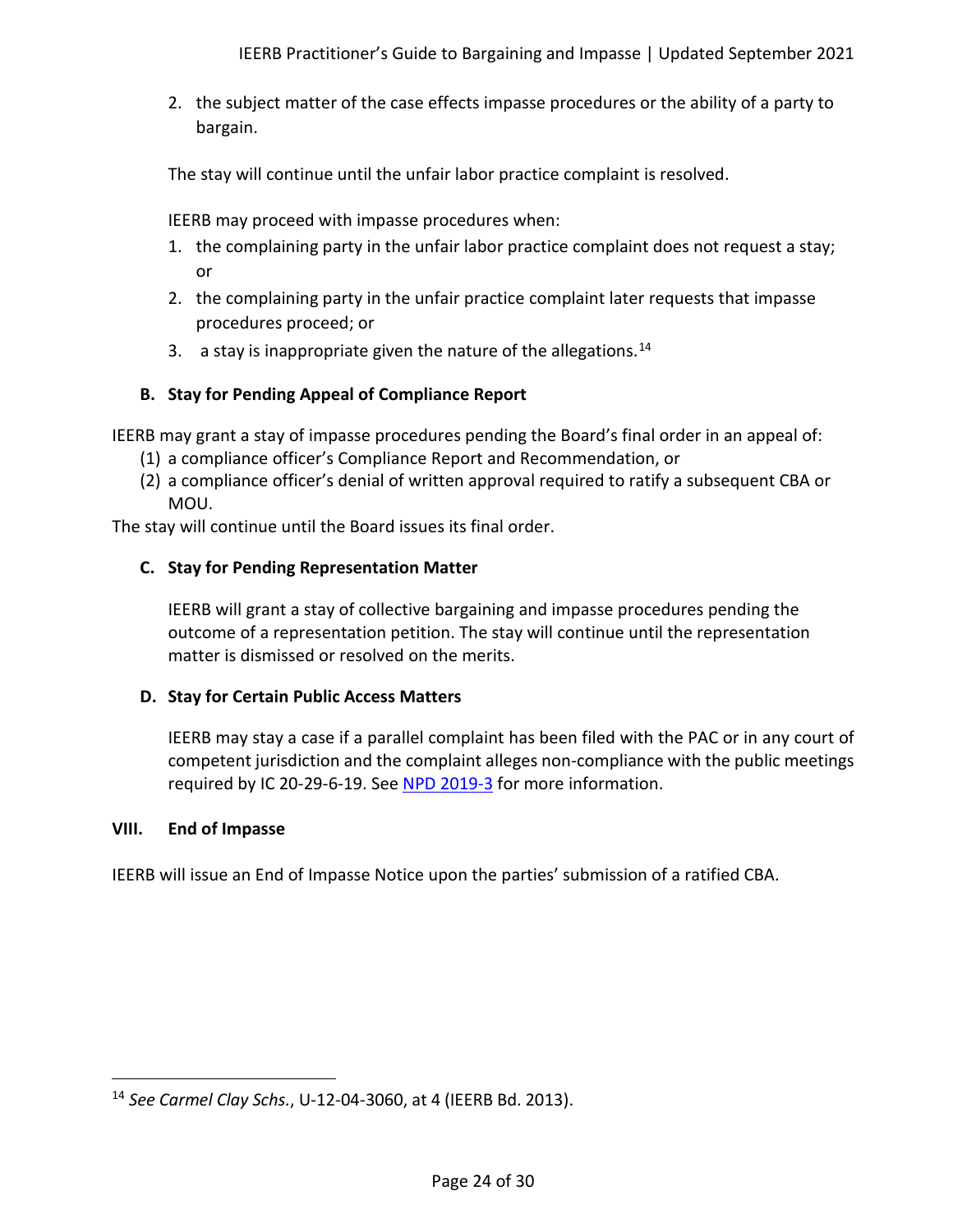## **APPENDIX A: GLOSSARY OF BARGAINING AND IMPASSE TERMS**

- <span id="page-24-0"></span>**Bargain Collectively** – The performance of the mutual obligation of the school employer and the exclusive representative to meet at reasonable times to negotiate in good faith concerning the mandatory subjects of bargaining; and to execute a written contract, incorporating any agreement relating to the mandatory subjects of bargaining. The obligation to bargain collectively does not require the school employer or the exclusive representative to agree to a proposal of the other or to make a concession to the other. See Indiana Code §§ 20-29-2-2, 20-29-6-1, 20-29-6-4, 20-29-6-6.
- **Bargaining Unit**  A group of school employees that the employer has recognized, or IEERB has certified, as appropriate to be represented by an employee organization for the purpose of collective bargaining. See Indiana Code § 20-29-5-1; 560 IAC 2-2.1-1.
- **Bargaining Status Form (BSF) —** The BSF must be completed in Gateway by the parties within 60 days of the beginning of formal bargaining. Both the school employer and the exclusive representative will be provided a Gateway username and password to complete this section. Information submitted on the BSF or the failure to submit the BSF may be used in IEERB's declaration of impasse.
- **Bargaining Revenue and Expense Disclosures (BRED)** Pursuant to 560 IAC 2-4-1(c), the school employer must share the following information upon which it will rely in supporting an LBO within 14 days of the declaration of impasse. That information must include: (1) all revenue; (2) bargained teacher expenses; (3) nonbargained teacher expenses; and (4) nonteacher expenses. A school employer shall be precluded from relying on any numbers not provided to the board and the exclusive representative, unless the school employer can demonstrate a good faith showing as to why the information and documents were not available at that time. IEERB will provide a sample BRED similar to the LBO requirements to assist school employers in providing the correct information.
- **Collective Bargaining Agreement (CBA)** Any and all agreements between the school employer and exclusive representative on any aspect of the bargaining relationship, including, but not limited to, the mandatory subjects of bargaining, a grievance procedure, a compensation plan, and any memorandum of understanding ratified subsequent to the collective bargaining agreement. A CBA may not extend past the end of a state budget biennium. Once a CBA has been ratified, it must be sent to IEERB and posted on the school employer's website. See Indiana Code Chapter 20-29-6; 560 IAC 2-5-1.
- **Compensation Plan –** The local plan that provides for salary increases or increments pursuant to Indiana Code § 20-28-9-1.5(b).
- **Compliance Officer –** The staff member or ad hoc panel member appointed by the board pursuant to Indiana Code § 20-29-6-6.1(b) to review a collective bargaining agreement and make a written recommendation regarding the collective bargaining agreement's compliance with Indiana Code Article 20-29, including any penalty for noncompliance.
- **Committee Appointments**  The percentage of teacher positions the exclusive representative may appoint to serve on a statutory or locally created school or district wide committee may not exceed the percentage of teachers in the school employer who are members of the exclusive representative. Committees under this section may not address subjects of bargaining. This section does not apply to the bargaining team for the exclusive representative. See Indiana Code § 20-29-5-7.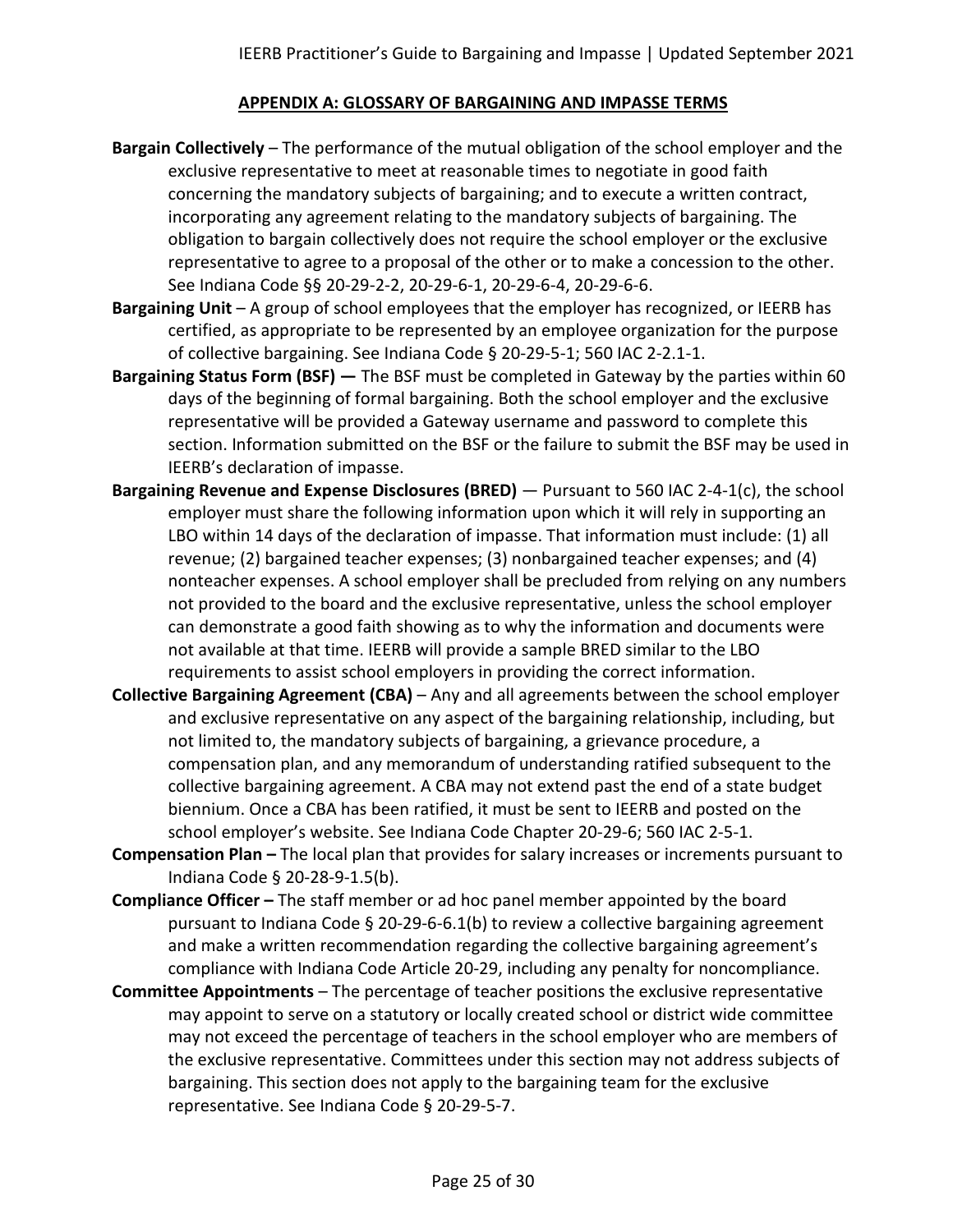- **Deficit Financing**  Actual expenditures exceeding the employer's current year actual education fund revenue for a budget year and, for a school employer for which the voters have passed an operating referendum tax levy or school safety referendum tax levy, the amount of revenue from the County Auditor. Revenue does not include money estimated to be or actually transferred from the school corporation's operations fund to its education fund unless authorized pursuant to Indiana Code 20-29-6-3(c). It is unlawful for a school employer to enter into any agreement that would place it in a position of deficit financing. A contract that provides for deficit financing is void to that extent, and an individual teacher's contract executed under the contract is void to that extent. *Indiana Education Employment Relations Board and Nettle Creek Sch. Corp vs. Nettle Creek Classroom Teachers Association*, 26 N.E.3d at 56 Ind. Ct. App. (2015); *Muncie Teachers Association and Muncie Community School Corporation,* I-15-006-1970 I-16-022-1970 (IEERB Bd. 2017); *Carmel Clay Schs.,* F-12-01-3060, at 2 (IEERB Bd. 2013). Such determinations will be made on the state fiscal year, from July 1 – June 30. *Muncie Community Schs., I-15-006-1970 I-16-022-1970; Carmel Clay Schs.,* F-12-01-3060, at 2. See Indiana Code §§ 20-29-2-6, 20-29-6-3.
- **Discussion**  The performance of the mutual obligation of the school employer through its superintendent and the exclusive representative to meet at reasonable times to discuss, provide meaningful input, or exchange points of view, with respect to the following items: (1) curriculum development and revision; (2) selection of curricular materials; (3) teaching methods; (4) hiring, evaluation, promotion, demotion, transfer, assignment, and retention of certificated employees; (5) student discipline; (6) expulsion or supervision of students; (7) pupil/teacher ratio; (8) class size or budget appropriations; (9) safety issues for students and employees in the workplace, except those items required to be kept confidential by state or federal law; (10) hours; (11) funding for a plan for remediation program for any subset of students enrolled in kindergarten through grade 12; (12) preevaluation planning session required under Indiana Code § 20-28-11.5-4; (13) superintendent's aggregate performance evaluation results (prior to presentation at the school board); (14) supplemental pay for certain master's degrees pursuant to Indiana Code § 20-28-9-1.5(a); (15) teacher appreciation grants and individual teacher appreciation grant stipends to teachers pursuant to Indiana Code § 20-43-10-3.5; (16) additions to base salary based on teacher appreciation grant stipends pursuant to Indiana Code § 20-43-10-3.5; and (17) a teacher performance model. The obligation to discuss does not require either party to enter into a contract, agree to a proposal, or make a concession related to the mandatory subjects of discussion. See Indiana Code §§ 20-29-2- 7, 20-29-6-7, 20-29-6-8.
- **Employee Rights**  School employees may: form, join, or assist employee organizations; participate in collective bargaining with school employers through representatives of their own choosing; and engage in other activities, individually or in concert; to establish, maintain, or improve salaries, wages, salary and wage related fringe benefits, and other matters set forth in Indiana Code §§ 20- 29-6-4, 20-29-6-5. Additionally, school employees may not be required to join or financially support a school employee organization through the payment of fair share fees, representation fees, professional fees, or other fees. See Indiana Code §§ 20-29-4-1, 20-29-4-2.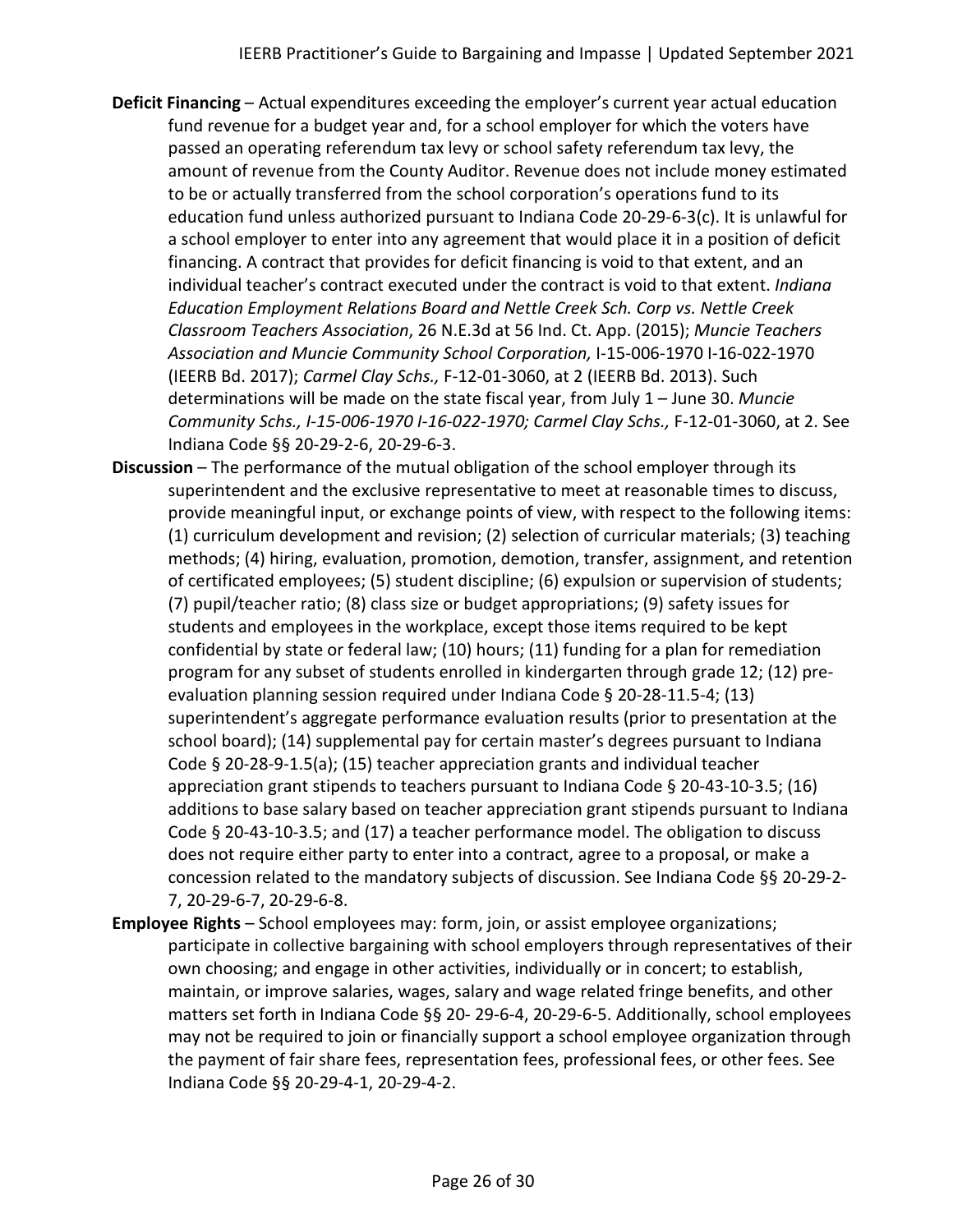- **Employer responsibilities and authority**  School employers have the responsibility and authority to manage and direct on behalf of the public the operations and activities of the school corporation to the full extent authorized by the law, including but not limited to the following: (1) direct the work of the school employer's employees; (2) establish policy through procedures established in Indiana Code § 20-29-6-4 and Indiana Code § 20-29-6- 5; (3) hire, promote, demote, transfer, assign, and retain employees; (4) suspend or discharge employees in accordance with applicable law through procedures established under state law; (5) maintain the efficiency of school operations; (6) relieve employees from duties because of lack of work or other legitimate reason through procedures established in Indiana Code §§ 20-29-6-4, 20-29-6-5, 20-29-6-7; and (7) take actions necessary to carry out the mission of the public school as provided by law. See Indiana Code § 20-29-4-3.
- **Exclusive Representative**  The school employee organization that has been certified by IEERB, or voluntarily recognized by the school employer, to be the exclusive representative of the school employees in the appropriate bargaining unit, or persons authorized to act on the organization's behalf. See Indiana Code § 20-29-2-9.
- **Exclusive Representative Affidavit** By September 15 of each year, the exclusive representative shall certify by affidavit to the school employer the number of teachers in each school and in the entire school corporation who are members of the exclusive representative. See Indiana Code § 20-29-5-7(e).
- **Expiration (of Collective Bargaining Agreement)**  Collective bargaining agreements may not extend past the end of a state budget biennium. Upon the expiration of the current contract that is in effect, except for performance stipends and additions to base salary provided under Indiana Code § 20-43-10-3, the school employer shall continue under the terms of the current contract that is in effect, with no increase or increment in salary, wages, or benefits for any bargaining unit employee until a new contract is executed. If an agreement has not been reached on the items to be bargained collectively by November 1, as provided in Indiana Code § 6-1.1-17-5, the parties shall continue the terms of the current contract that is in effect, and the school employer may issue tentative individual contracts and prepare its budget on that basis. During this period, the school employer may not unilaterally change the terms or conditions of employment that are issues in dispute. The only parts of the contract that must continue are those contained in the contract and listed in Indiana Code § 20-29-6-4. See Indiana Code §§ 20-29-6-4.7, Indiana Code § 20-29-6-16.

**Factfinder** – The individual appointed by IEERB to conduct the factfinding process.

**Factfinding** – Mandatory impasse process that provides a final solution when parties cannot timely settle their collective bargaining agreement on their own or with the help of mediation. The factfinder, appointed by IEERB, conducts an investigation, which may include a public hearing, into the parties' Last, Best Offers. The factfinder must then select one party's LBO as the binding contract terms. The factfinder's report (findings and recommendations) is restricted to only those items permitted to be bargained and included in the collective bargaining agreement. The order must not put the employer in a position of deficit financing and may not impose terms beyond those proposed by the parties in their LBOs. The factfinder must consider the following factors: public interest; the financial impact on the school employer and whether any settlement will cause the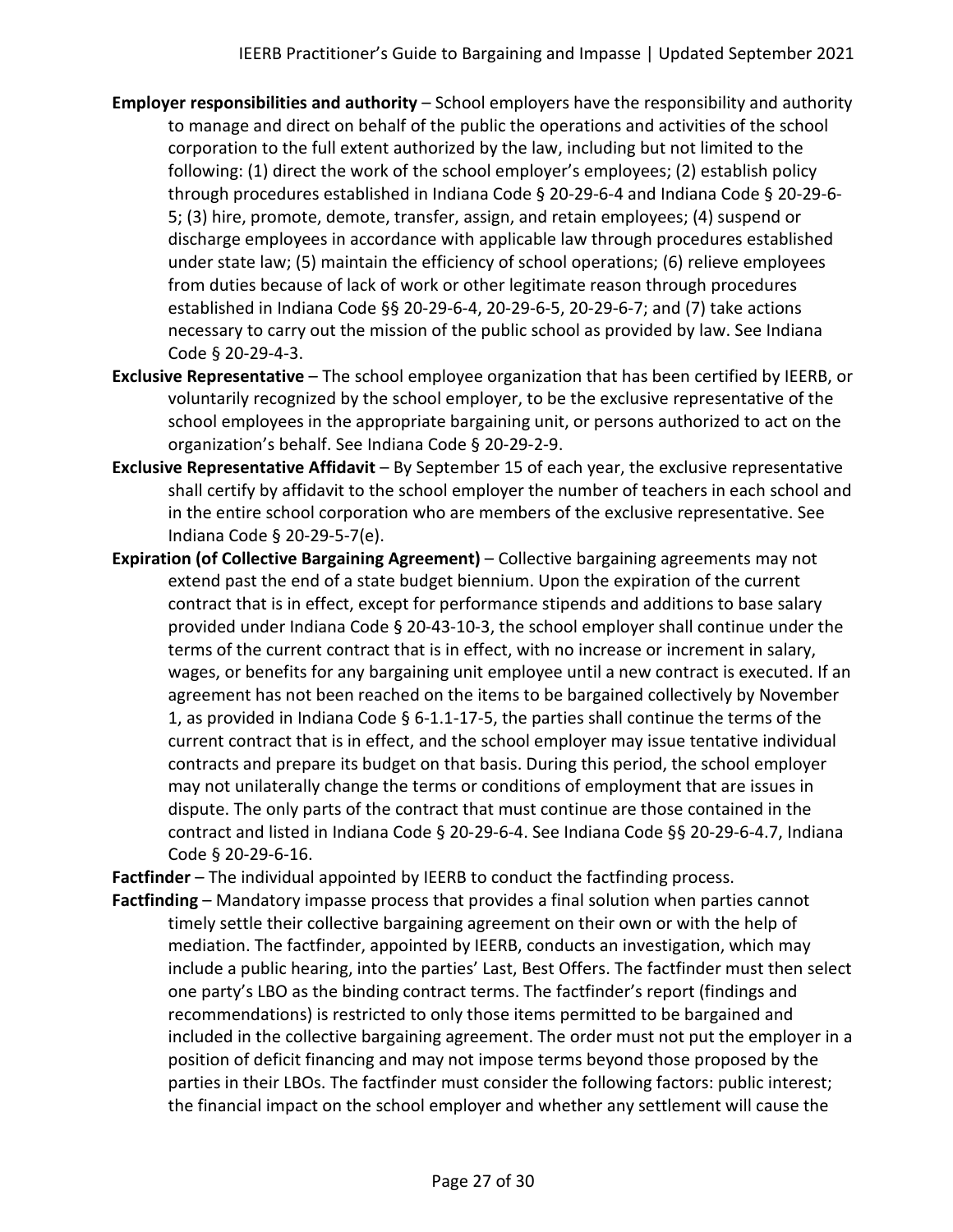school employer to engage in deficit financing; past memoranda of agreements and contracts between the parties; and comparisons of wages and hours of the employees involved with wages of other employees working for other public agencies and private concerns doing comparable work, giving consideration to factors peculiar to the school employer. The parties share the cost of factfinding. Factfinding may not last longer than 30 days. See Indiana Code § 20-29-6-15.1; Indiana Code Chapter 20-29-8; 560 IAC 2-4.

- **Financial Consultant**  The individual appointed by IEERB to assist the factfinder or the Board in the financial aspects of the factfinding or appeal process.
- **Formal Bargaining**  The 60-day time frame (September 15 November 15) in which parties may ratify a CBA every year.
- **Impasse**  When the parties are unable by themselves to timely settle and ratify a collective bargaining agreement. IEERB shall declare impasse after November 15, if either the parties notify IEERB of impasse, or the parties are, or are supposed to be under the terms of their CBA, in collective bargaining for all or part of a contract and have not submitted a ratified CBA to IEERB. See Indiana Code § 20-29-6-13 and 560 IAC 2-4-1.
- Last Best Offer (LBO) The contract terms a party would like to have as the parties' CBA, as well as supporting documents and information. If parties at impasse do not ratify a CBA during mediation, they must exchange LBOs and send a copy to IEERB. An IEERB-appointed factfinder will conduct an investigation, which may include a public hearing, into the parties' LBO. The factfinder must then select one party's LBO as the binding contract terms. LBO requirements for any given year will be posted on IEERB's website prior to the end of formal bargaining and will be sent to parties upon declaration of impasse. See Indiana Code Chapters 20-29-6, 20-29-8; 560 IAC 2-1-2 and 560 IAC 2-4. The parties should also be cognizant of whether modified LBO requirements are necessary due to the school employer not receiving a IDOE certification of revenue or other unique circumstances and address those issues as soon as practicable with the Executive Director.
- **Mandatory reopener –** A reopener provision that requires the parties to bargain part of the CBA during the term of the CBA.
- **Mandatory subjects of collective bargaining**  Salary; wages; and salary and wage related fringe benefits, including accident, sickness, health, dental, vision, life, disability, retirement benefits, and paid time off as permitted to be bargained under Indiana Code § 20-28-9-11. Salary and wages include the amounts of pay increases available to employees under the compensation model adopted under Indiana Code § 20-28-9-1.5, but do not include the teacher evaluation procedures and criteria, any components of the teacher evaluation plan, rubric, or tool, or any performance stipend or addition to base salary based on a performance stipend to an individual teacher under Indiana Code § 20-43-10-3.5. See Indiana Code § 20-29-6-4.
- **Mediation**  An attempt by an impartial third party, called a mediator, to help parties settle disputes. Mediation services are provided by IEERB. Mediation is mandatory in impasse cases. In impasse cases, mediation will last up to 30 days, the cost will be split by the parties, and the mediation will result in either a ratified collective bargaining agreement or the exchange by the parties of their LBOs. See Indiana Code § 20-29-6-13; 560 IAC 2-4- 3; 560 IAC 2-4-3.1, 560 IAC 2-6-10.
- **Mediator**  An impartial third party who helps school employers and their exclusive representatives settle disputes. 560 IAC 2-6-10.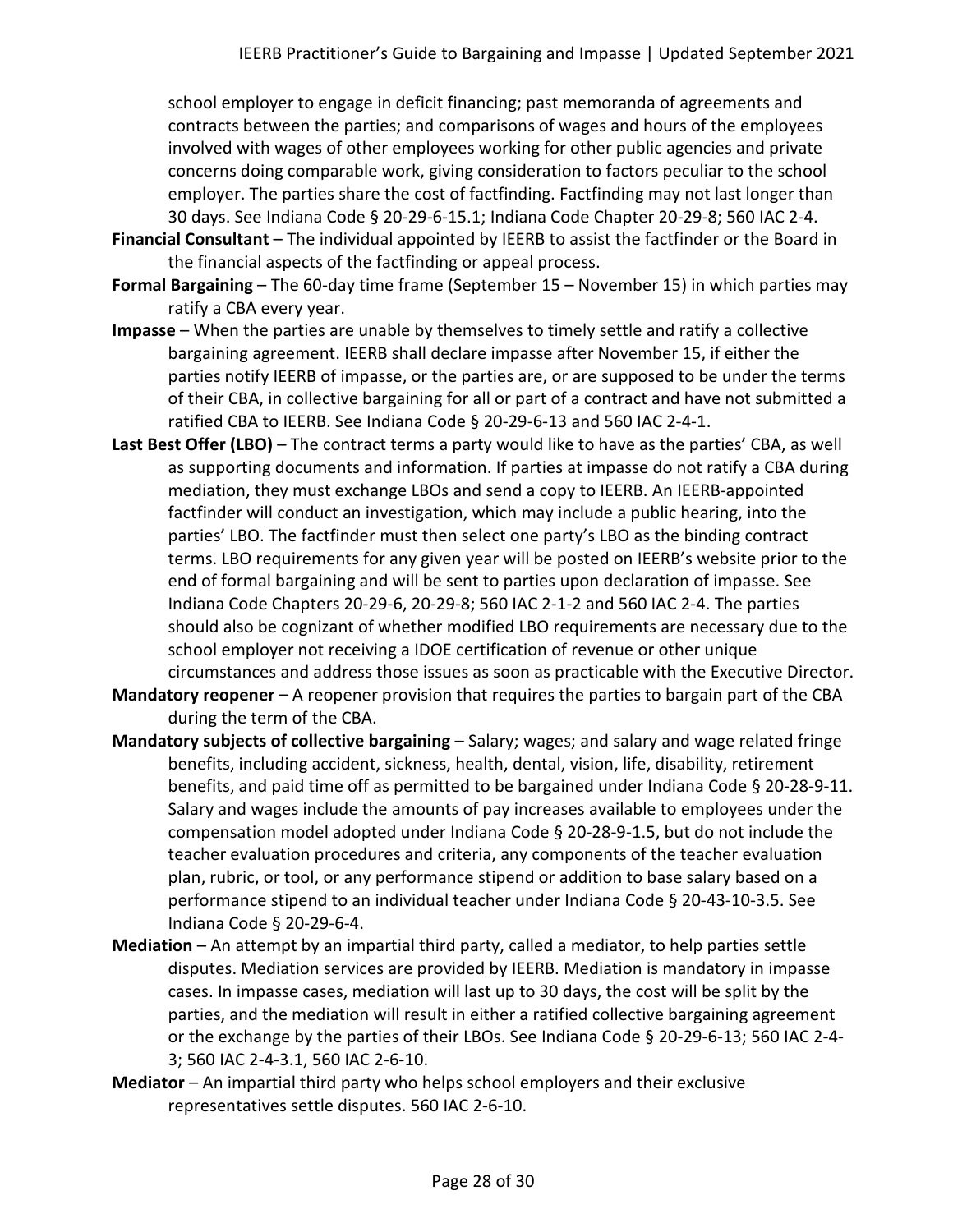- **Memorandum of Understanding (MOU)** Any agreement ratified by the school employer and the exclusive representative that changes or modifies the collective bargaining agreement. See IEERB Nonrule Policy Document No. 2018-2 and 560 IAC 2-1-2(14).
- **Negotiator**  An individual who represents the employer or exclusive representative in collective bargaining negotiations to reach an agreement. Often committees or teams represent each party, and one of the committee members acts as chief negotiator or spokesperson for the group.
- **Permissive reopener** A provision in the CBA that permits the parties to bargain a portion of the CBA during the CBA's term.
- **Public Hearing**  A hearing that must take place before the parties can formally bargain in private. The parties must allow for public testimony on teacher collective bargaining.
- **Ratification**  Formal approval by the governing body of the school employer and the exclusive representative of a tentative agreement, generally a newly negotiated collective bargaining agreement. Agreements reached through collective bargaining under Indiana Code Article 20-29 are binding as a contract only if ratified by the governing body of the school employer and the exclusive representative. See Indiana Code § 20-29-6-6. School employers must allow public comment at the ratification meeting.
- **Reopener –** A CBA provision that requires or permits parties to bargain a portion of the CBA during the CBA's term.
- **Salary and wage related fringe benefit –** A benefit, other than direct salary or compensation, received by a school employee from a school employer, including but not limited to health insurance, retirement plans, and paid time off.
- **Salary range –** The lowest and highest base salaries for full-time bargaining unit members not including any increases for that year. A salary range must be included as part of a compensation plan. The salary range contains only the base salary for direct teaching functions – it does not include payments for ancillary, co-curricular, or extra-curricular duties or activities. See Indiana Code § 20-29-6-6.1.
- **School Corporation**  A local public school corporation established under Indiana law. The term includes any: school city, school town, consolidated school corporation, metropolitan school district, township school corporation, county school corporation, united school corporation, community school corporation, and public career and technical education center or school or school for children with disabilities established or maintained by two or more school corporations. See Indiana Code § 20-29-2-12.
- **School Employee**  A full-time certificated person in the employment of a school employer, but not including supervisors, confidential employees, employees performing security work, and noncertificated employees. A certificated employee means a person whose contract requires that the person hold a license or permit from the division of professional standards of the department of education under Indiana Code Article 20-28; or who is employed as a teacher by a charter school established under Indiana Code Article 20-24. See Indiana Code §§ 20-29-2-4, 20-29-2-13.
- **School Employee Organization** An organization that has school employees as members and one of its primary purposes is representing school employees in dealing with their school employer. See Indiana Code § 20-29-2-14.
- **School Employer** The governing body of a school corporation or charter school established under Indiana Code Article 20-24, and a person or persons authorized to act for the